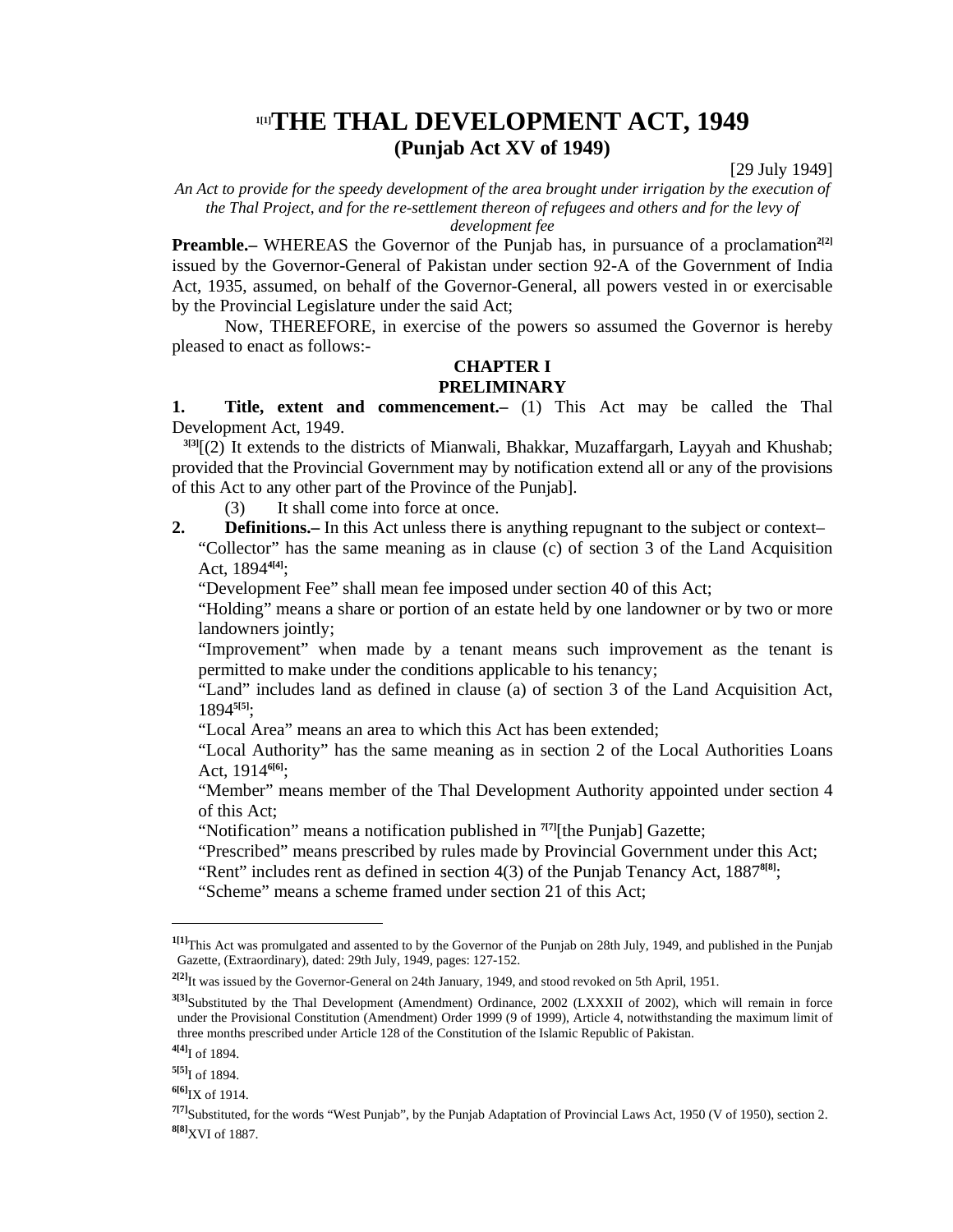"Tenant" includes the predecessors and successors-in-interest of a tenant;

"Tribunal" means a Tribunal constituted under section 37 of this Act;

the expressions "tree", "timber" and "cattle" have the meanings respectively assigned thereto in the **9[9]**[\* \* \*] Forest Act, 1927**10[10]**.

#### **CHAPTER II CONSTITUTION OF THE AUTHORITY**

**3. Creation and incorporation of the Authority.–** The duty of carrying out the provisions of this Act in any local area shall, subject to the conditions and limitations hereinafter contained, be vested in a Board to be called "The Thal Development Authority", hereinafter referred to as "The Authority" and the Board shall be a body corporate, and shall have perpetual succession and a common seal, and shall by the said name sue and be sued.

**4.** Constitution of the Authority. (1) The Authority shall consist of not more than seven members appointed by the Provincial Government by notification **11[11]**[:]

<sup>12[12]</sup>[Provided that one of the Members shall be a person who, in the opinion of the Provincial Government, is qualified to hold charge of the finances of the Authority and he shall be appointed after previous consultation with the Chairman:

 Provided further that no person shall be appointed a Member of the Authority, who would, if he were a Member, be liable to removal under section 9.]

 (2) One of the members shall be appointed by the Provincial Government as Chairman.

 $13[13]$ <sup>[(3)</sup>] The Authority or the Chairman may and if directed by the Provincial Government shall delegate such powers and assign such duties to the various Members of the Authority as may be specified in writing by the Authority or the Chairman or the Provincial Government as the case may be.

**5. Term of office of Member.–** The term of office of the Members of the Authority shall be three years.

**6. Commencement of term of office, reappointment and resignation.–** (1) The term of office of a Member shall commence on such date as shall be notified in this behalf by the Provincial Government.

 (2) Any person ceasing to be a Member of the Authority by reason of the expiry of the term of his office shall, if otherwise qualified, be eligible for re-appointment.

 (3) Any Member of the Authority may at any time resign, provided that his resignation shall not take effect until accepted by the Provincial Government.

**7.** [*Filling of casual vacancies.*] *Deleted by the Thal Development (West Pakistan Amendment) Ordinance, 1959 (XIX of 1959)*, section2.

**8. Remuneration of Chairman and Members.–** The Chairman and Members of the Authority shall receive such salary or remuneration as may be sanctioned by the Provincial Government.

**9.** Removal of Members.– The Provincial Government may <sup>14[14]</sup>[after giving him an opportunity of being heard], by notification, remove any Member–

 (a) if he refuses to act, or becomes in the opinion of the Provincial Government, incapable of acting or has been declared as insolvent, or has been convicted of any

**<sup>9[9]</sup>**The word "Indian" omitted by the Punjab Laws (Adaptation, Revision and Repeal) Act, 1954 (XV of 1955), section 2, Schedule I, Part III.

**<sup>10[10]</sup>**XVI of 1927.

**<sup>11[11]</sup>**The full-stop has been replaced by a colon by the Thal Development (Amendment) Act, 1955 (XX of 1955), section 2(1).

**<sup>12[12]</sup>**Added *ibid.*

**<sup>13[13]</sup>**Substituted *ibid*., section 2(2), for the original sub-section (3).

**<sup>14[14]</sup>**Inserted by the Thal Development (Amendment) Ordinance, 1985 (XIV of 1985).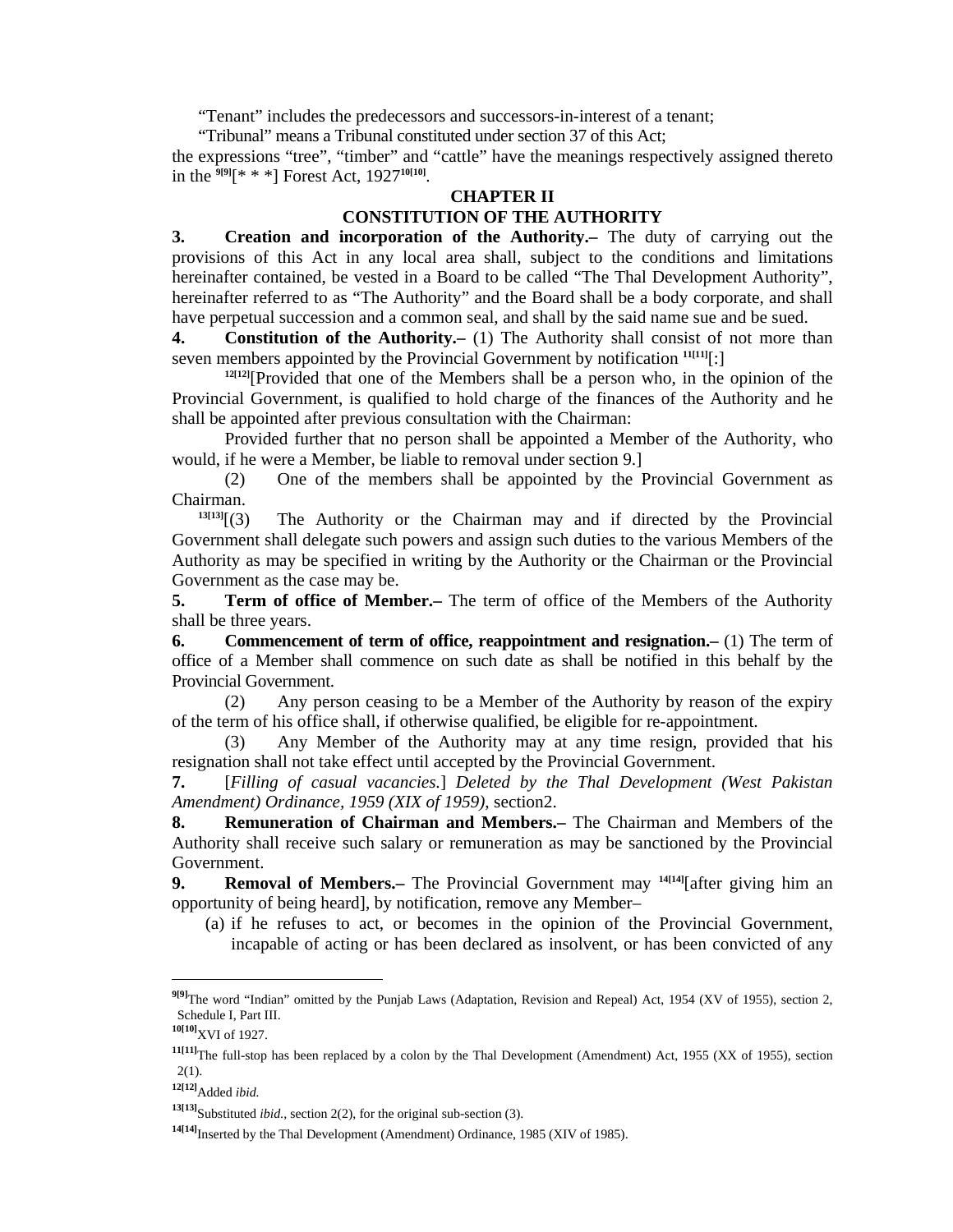such offence or subjected by a Criminal Court to any such order as implies in the opinion of the Provincial Government, a defect of character which renders him unfit to be a Member; or

- (b) if he has been declared to be disqualified for employment in, or has been dismissed from the public service and the reasons for the disqualification or dismissal is such as implies, in the opinion of the Provincial Government, a defect of character which renders him unfit to be a Member; or
- **15[15]**[(c) if he has absented himself from more than three consecutive meetings of the Authority, or of any committee of which he is a member, and is unable to explain such absence to the satisfaction of the Provincial Government; or
	- (d) if, in the opinion of the Provincial Government he has flagrantly abused his position as a Member; or
	- (e) if he has knowingly acquired or continued to hold without the permission in writing of the Provincial Government, directly or indirectly or by a partner, any share or interest in any contract or employment with, by or on behalf of the Authority; or
	- (f) if he has knowingly acted as a Member in a matter other than a matter referred to in clause (iv) of the proviso to this section, in which he or a partner had, directly or indirectly, a personal interest; or
	- (g) if he has acted in contravention of section 15; or
	- (h) who being a legal practitioner, acts or appears on behalf of any other person in any suit or other proceedings instituted by or on behalf of the Authority or in any suit or other proceeding acts or appears on behalf of any other person against the Authority; or
	- (i) who is a salaried servant of the Government, and his continuance in office is in the opinion of the Provincial Government, unnecessary or undesirable:

 Provided that a person shall not be deemed, for the purpose of clause (e) to acquire, or continue to have, any share or interest in a contract or employment by reason only of his–

- (i) having a share or interest in any lease, sale or purchase of land or building, or in any agreement for the same, provided that such share or interest was acquired before he became a Member; or
- (ii) having a share in a joint-stock company which shall contract with, or be employed by or on behalf of the Authority; or
- (iii) having a share or interest in a newspaper in which an advertisement relating to the affairs of the Authority is inserted; or
- (iv) holding a debenture or otherwise being interested in a loan raised by or on behalf of the Authority; or
- (v) having a share or interest in the occasional sale of an article in which he regularly trades to the Authority, to a value not exceeding in any one year, such amount as the Authority, with the sanction of the Provincial Government, may fix in this behalf **16[16]**[:]

**17[17]**[Provided further that it shall be lawful for the Provincial Government to remove any Member at any time without assigning any reason for his removal.

**10. Disabilities of Members removed under section 9.–** A Member removed under section 9 shall not be eligible for re-appointment for a period of three years from the date of his removal:

**<sup>15[15]</sup>**Substituted, for the original clause (c), by the Thal Development (Amendment) Act, 1955 (XX of 1955), section 3.

**<sup>16[16]</sup>**The full-stop has been replaced by a colon by the Thal Development (West Pakistan Amendment) Ordinance, 1959 (XIX of 1959), section 3.

**<sup>17[17]</sup>**Added *ibid.*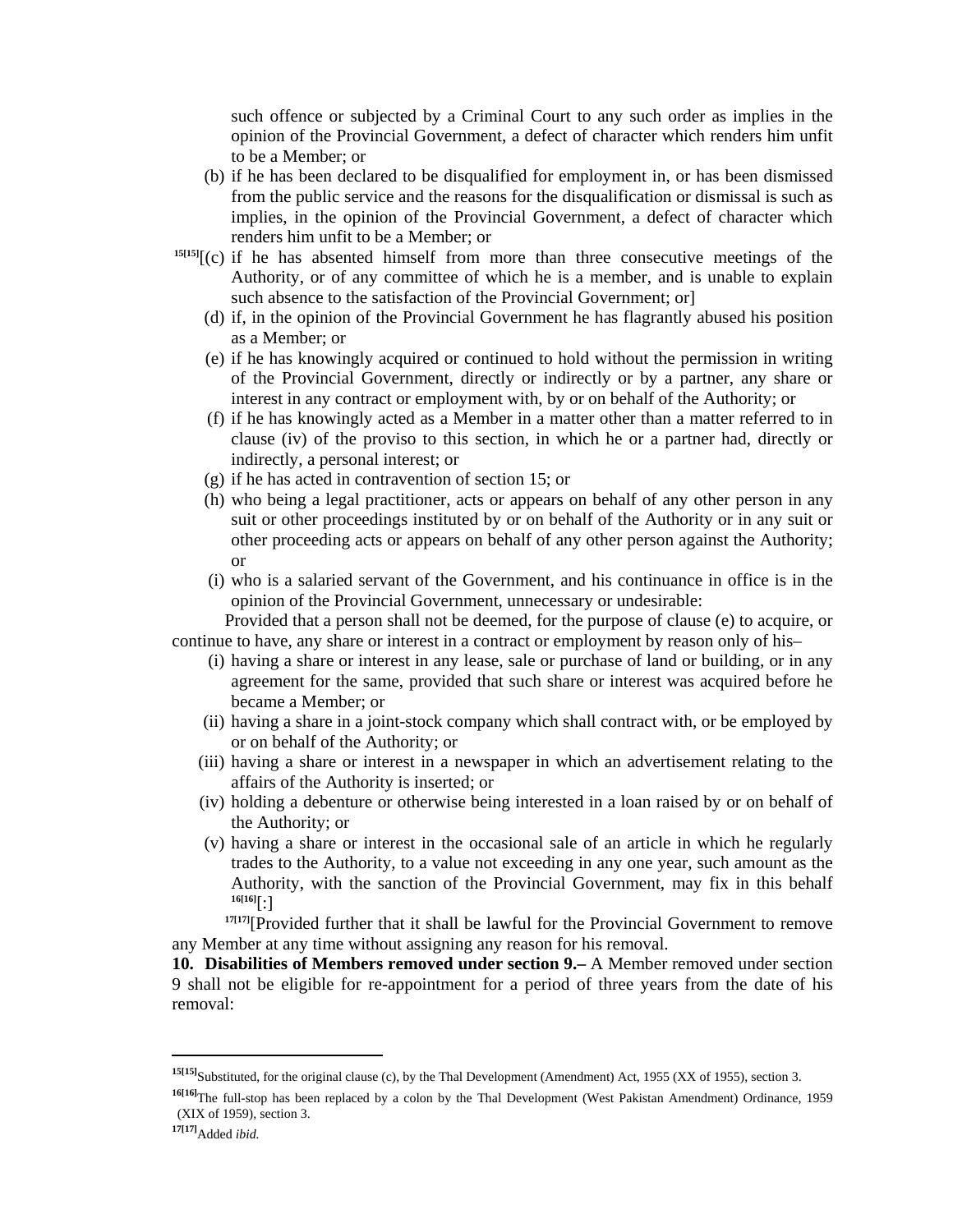Provided that if a Member has been removed by reason of his having been declared as insolvent, he shall be eligible for re-appointment when he shall have obtained his discharge.

#### **CHAPTER III**

# **PROCEEDINGS OF THE AUTHORITY, COMMITTEES, OFFICERS AND SERVANTS AND SUPPLY OF INFORMATION TO PROVINCIAL GOVERNMENT**

**18[18][11.] Meetings of the Authority.–** (a) The Authority shall ordinarily meet for the transaction of business at least **19[19]**[once in every month] at such time as it may fix, provided that the Chairman may, whenever he thinks fit, and shall, upon the written request of not less than two members, call a special meeting.

 (b) The quorum necessary for the transaction of business at an ordinary or special meeting shall be three:

 Provided that if at any such meeting a quorum is not present, the Chairman shall adjourn the meeting to such other day  $^{20[20]}$ [not being later than fourteen days] as he may think fit and the business which would have been brought before the original meeting if there had been a quorum present shall be brought before and transacted at the adjourned meeting whether there be a quorum present thereat or not.

 (c) At every meeting the Chairman, if he be present, or in his absence such one of the Members present as may be chosen by the meeting, shall preside.

 (d) All questions which come before any meeting shall be decided by a majority of the votes of the members present, the president of the meeting in case of an equality of votes having a second or casting vote.

 (e) Minutes of the names of the members present and of the proceedings at each meeting shall be drawn up and recorded in a book to be kept for the purpose, and shall be signed by the person presiding at the meeting or at the next ensuing meeting, and shall at all reasonable times and without charge be open to inspection by any Member.

(2) **21[21]**[\* \* \* \* \* \* \* \* \* \* \*]

**12. Temporary association of Members with the Authority for particular purposes.–** (1) The Authority may, <sup>22[22]</sup>[and when directed by the Provincial Government shall,] associate with itself in such manner and for such period as may be prescribed by rules made under section 51 any person whose assistance or advice **23[23]**[the Authority or Provincial Government] may desire in carrying out any of the provisions of the Act.

(2) A person associated with  $24[24]$ <sup>\*</sup> \* \*] the Authority, under sub-section (1) for any purpose shall have a right to take part in the discussions of the Authority relative to that purpose, but shall not have a right to vote at a meeting of the Authority, and shall not be deemed to be a Member for any other purpose.

**13. Constitution and functions of committees.–** (1) The Authority may, **25[25]**[and if directed by the Provincial Government shall,] from time to time appoint committees consisting of such persons of any of the following classes as it may deem fit, namely:-

(i) Members;

(ii) persons associated with the Authority under section 12;

**<sup>18[18]</sup>**Section 11(1) re-numbered as section 11 by the Thal Development (Amendment) Act, 1955 (XX of 1955), section 4(3). **19[19]**Substituted, *ibid.*, section 4(1), for the words "once in every three months."

**<sup>20[20]</sup>**Inserted by the Thal Development (Amendment) Act, 1955 (XX of 1955), section 4(2)

**<sup>21[21]</sup>**Sub-section (2) omitted *ibid*., section 4(3).

**<sup>22[22]</sup>**Inserted *ibid.*, section 5(1)(i).

**<sup>23[23]</sup>**Substituted, *ibid.*, section 5(1)(ii), for the word "it".

**<sup>24[24]</sup>**The words "itself by" omitted, *ibid.*, section 5(2).

**<sup>25[25]</sup>**Inserted by the Thal Development (Amendment) Act, 1955 (XX of 1955), section 6(1).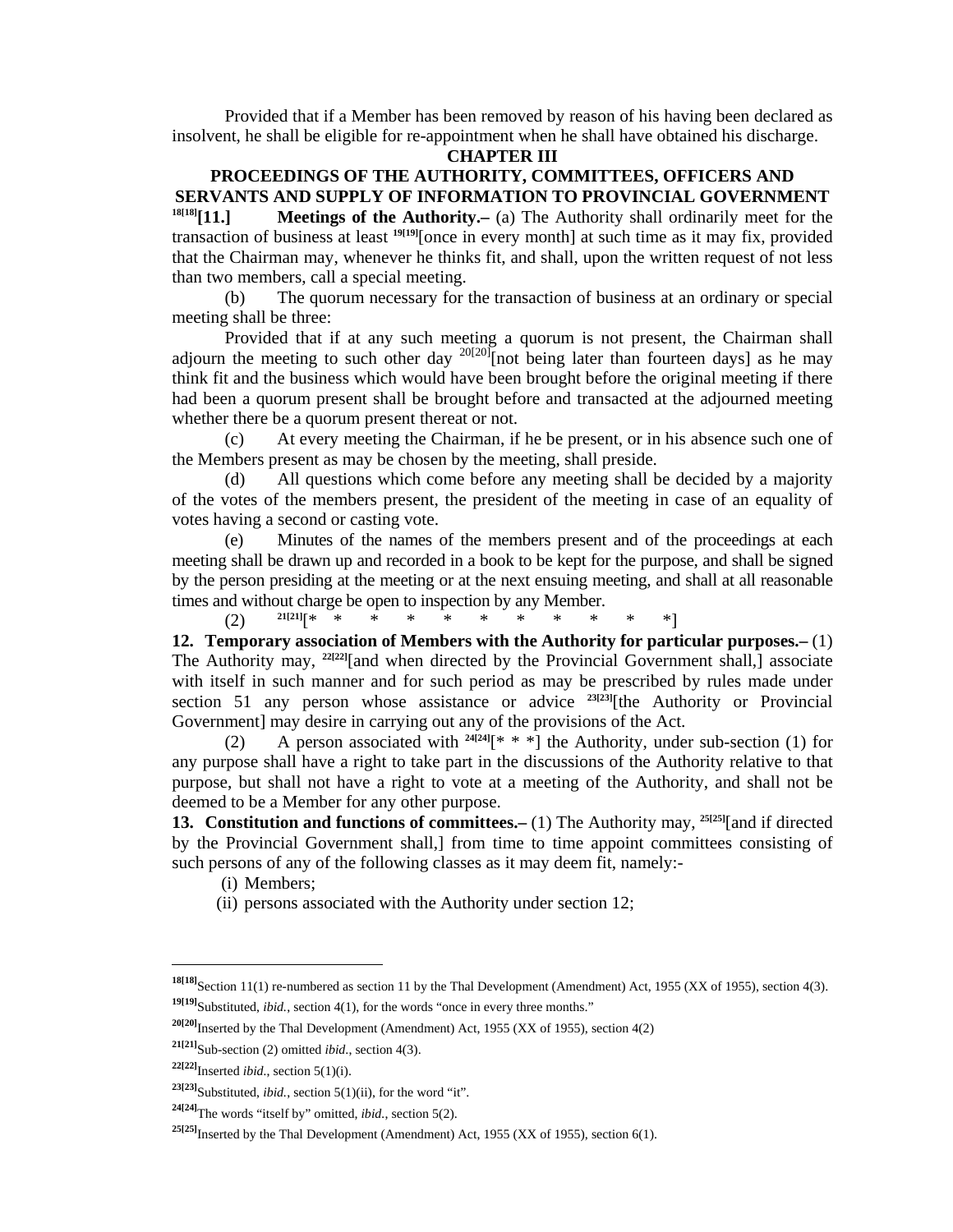(iii) other persons whose services, assistance or advice the Authority may **26[26]**[consider useful] as members of such committees:

 Provided that no such committee shall consist of less than three persons and that at least one Member of the Authority shall be a member thereof.

 (2) The Authority may **27[27]**[, and when directed by the Provincial Government shall,]

- (a) refer to such committees for inquiry and report any matter relating to any of the purposes of this Act; and
- (b) delegate to such committees by resolution, and subject to any rules made under section 51<sup>28[28]</sup>[, or to any direction given by the Provincial Government,] any of the powers or duties of the Authority.

 (3) The Authority **29[29]**[\* \* \*] may at any time, **30[30]**[with the permission of the Provincial Government] dissolve, or, subject to the provisions of sub-section (1) alter the constitution of any such committees.

 (4) Every such committee shall conform to instructions from time to time given to it by the Authority **31[31]**[or by the Provincial Government and in case of conflict, instructions of the Provincial Government shall prevail.]

 (5) All proceedings of any such committees shall be subject to confirmation by the Authority.

 (6) Any person associated with the Authority under section 12(1) or appointed as member of a committee under clause (iii) of sub-section (1) shall be entitled to receive such remuneration as may be prescribed.

**14. Meetings of committee.–** (1) Committees appointed under section 13 may meet and adjourn as they think proper; but the Chairman of the Authority may, whenever he deems fit, call a special meeting of any such committee, and shall do so **32[32]**[, when directed by the Provincial Government or,] upon the written request of not less than two members thereof.

 (2) The Chairman may attend any meeting of a committee appointed under section 13 whether he is a member of such committee or not, and shall preside at every such meeting at which he is present; if he be absent, any member present and being a member of such committee as may be chosen by the Committee, shall preside; provided that if only one member is present, he shall preside.

 (3) All questions which come before any meeting of such committee shall be decided by a majority of the votes of the members present, the person presiding in case of equality of votes having a second or casting vote.

 (4) No business shall be transacted at any meeting of such committee when less than two members or if the committee consists of more than eight members when less than one-fourth of such members are present.

 In the case of an adjournment due to want of quorum, the provisions of section  $11(1)(b)$  shall apply.

**15. Members and associated persons of the Authority or committee not to take part in proceedings in which they are personally interested.–** (1) A member who–

**<sup>26[26]</sup>**Substituted, *ibid.,* section 6(2), for the word "desire".

**<sup>27[27]</sup>**Inserted *ibid*., section 6(3).

**<sup>28[28]</sup>**Inserted *ibid.*, section 6(4).

**<sup>29[29]</sup>**The Comma omitted, *ibid*., section 6(5)(i).

**<sup>30[30]</sup>**Inserted *ibid.*, section 6(5)(ii).

**<sup>31[31]</sup>**Inserted by the Thal Development (Amendment) Act, 1955 (XX of 1955), section 6(6).

**<sup>32[32]</sup>**Inserted, *ibid.*, section 7.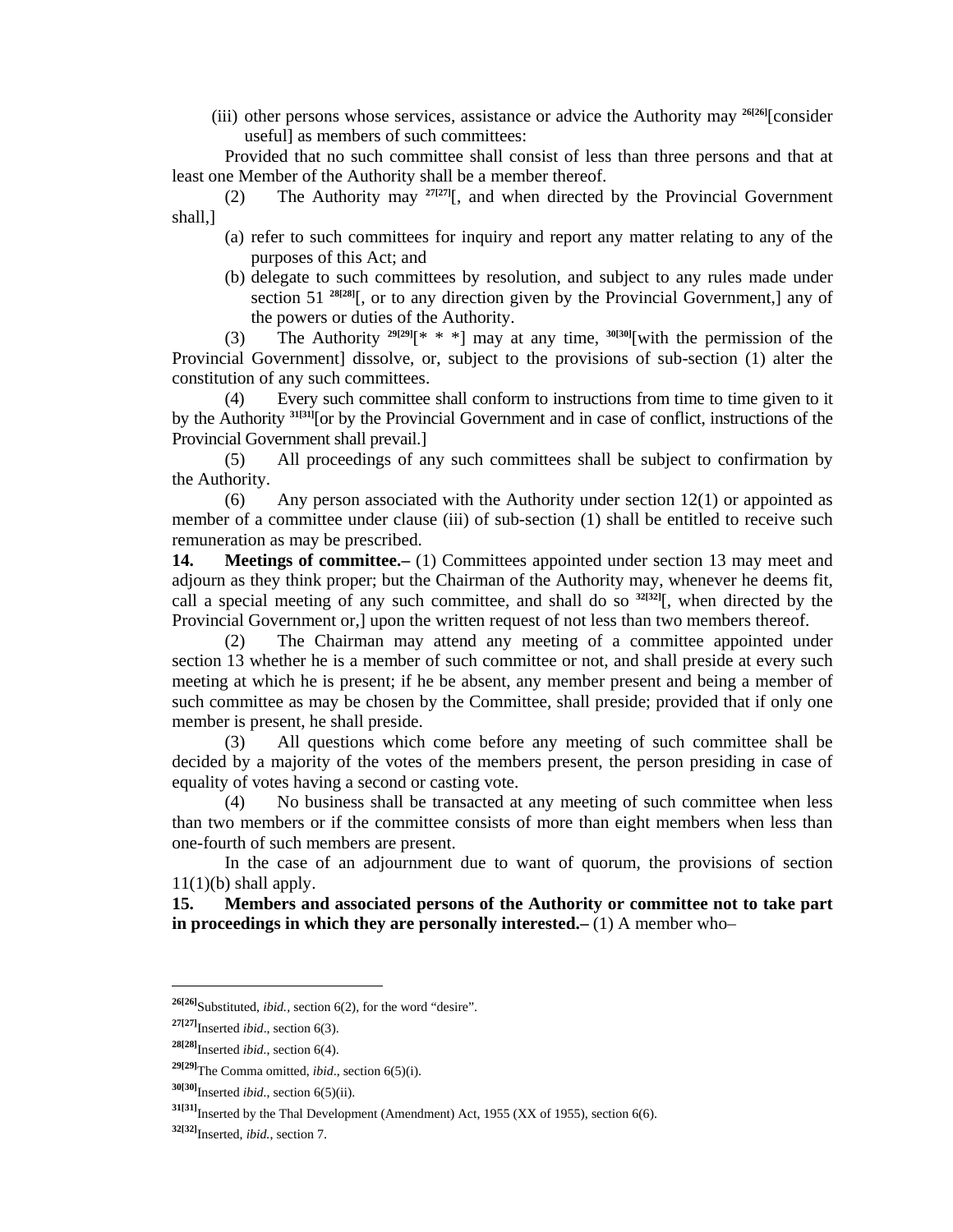- (i) has directly or indirectly by himself or by any partner, employer, or employee, any such share or interest as is described in the proviso to section 9, in respect of any matter, or
- (ii) has acted professionally, in relation to any matter on behalf of any person having therein any such share or interest as aforesaid,

shall not vote or take any other part in any proceedings of the Authority or any committee appointed under this Act relating to such matter.

 (2) If any member, or any person, associated with the Authority under section 12 or any other member of a committee appointed under this Act, has, directly or indirectly, any beneficial interest in any land, situated in any locality comprised in any scheme framed under this Act or in any locality in which it is proposed to acquire land for the purpose of this Act–

- (i) he shall, before taking part in any proceedings at a meeting of the Authority or any committee appointed under this Act relating to such area, inform the person presiding at the meeting of the nature of such interest;
- (ii) he shall not vote at any meeting of the Authority or any such committee upon any resolution or question relating to such land; and
- (iii) he shall not take any other part in any proceeding at a meeting of the Authority or any such committee relating to such locality if the person presiding at the meeting considers it inexpedient that he should do so.

**16. Power of the Authority to fix number and salaries of permanent servants and appointments of temporary servants in cases of emergency.–** (1) Subject to such rules as the Provincial Government may make, the Authority may from time to time employ such servants as it may deem necessary and proper to assist in carrying out the purposes of this Act, and may assign to such servants such pay as it may deem fit **33[33]**[:]

**34[34]**[(i) provided that where the maximum of the grade fixed for a post exceeds one thousand rupees, the previous approval of the Provincial Government shall be necessary:

 (ii) provided further that the Provincial Government may, by general or special order, specify the post or posts to which appointments shall not be made except with the previous approval of the Provincial Government.]

The Chairman, in case of emergency, may appoint such temporary servants as in his opinion may be required for the purposes of this Act, and may direct that the salaries of such temporary servants fixed as the emergency may require, shall be paid from the funds of the Authority:

Provided that–

- (i) he shall not act under this sub-section in contravention of any order of the Authority prohibiting the employment of any temporary servants for any particular work; and
- (ii) every appointment made under this sub-section shall be reported at the next following meeting of the Authority.

**35[35][17. Power of appointment, etc.–** Subject to the provisions of section 16 and to any rules for the time being in force, the power of promoting and granting leave to officers and servants of the Authority, and reducing, suspending, or dispensing with their services for any reason or dismissing them shall vest–

- (i) in case of officers and servants whose maximum monthly salary does not exceed five hundred rupees, in the Chairman; and
- (ii) in other cases, in the Authority:

 Provided that any officer or servant in receipt of a monthly salary exceeding one hundred rupees who is reduced, suspended or dismissed by the Chairman or whose services

**<sup>33[33]</sup>**The full-stop has been replaced by a colon by the Thal Development (Amendment) Act, 1955 (XX of 1955), section 8. **34[34]**Added *ibid.*

**<sup>35[35]</sup>**Substituted, *ibid.*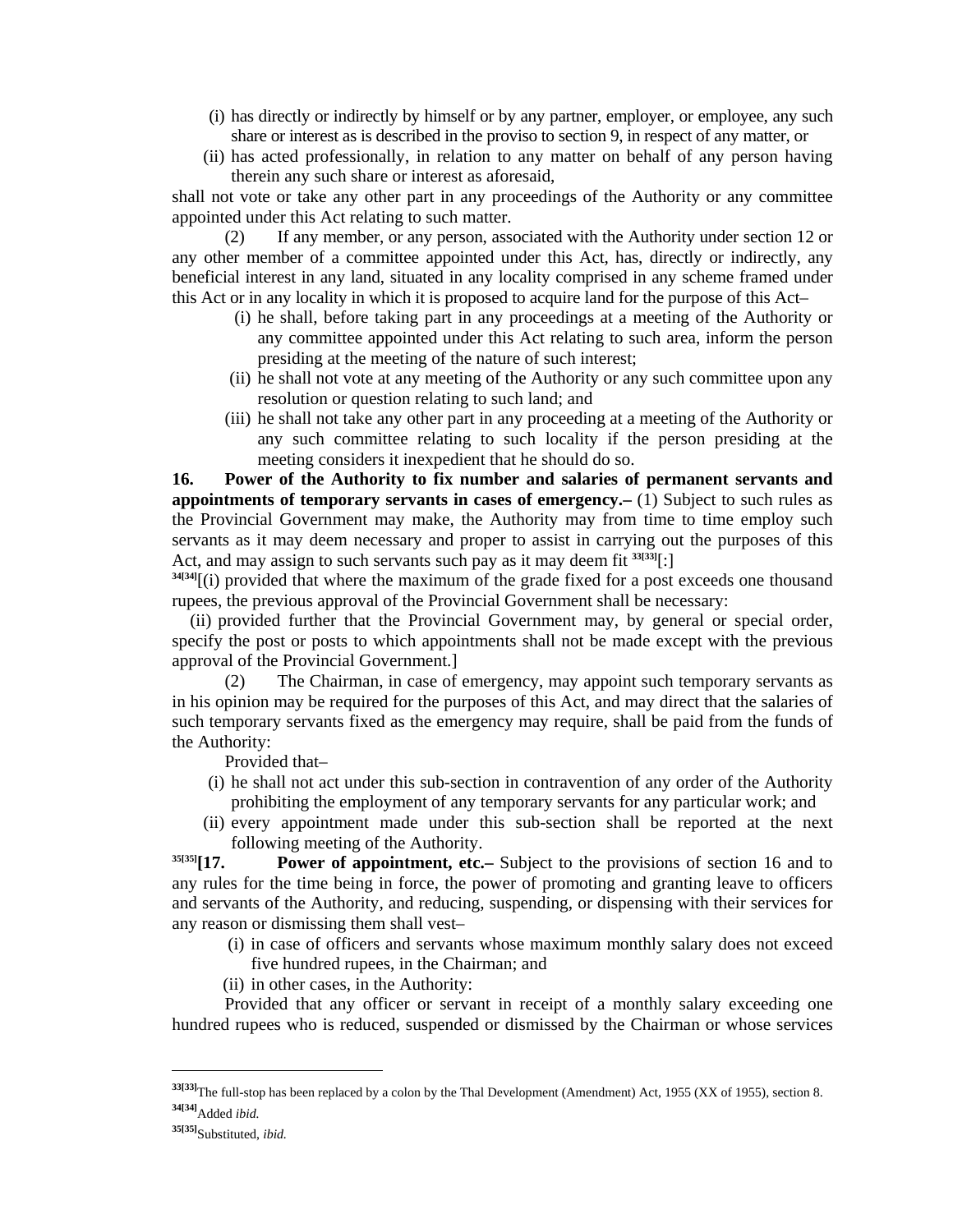have been dispensed with by him, may appeal to the Authority whose decision shall be final; subject to revision by the Provincial Government:

 Provided further that in all other cases in which an officer or servant who has been reduced, suspended or dismissed by the Authority or whose services have been dispensed with by the Authority may appeal to the Provincial Government: and

 Provided still further that the Provincial Government may, by a general or special order, direct that the incumbents of such of the posts carrying salaries not exceeding one hundred rupees per mensem, as may be specified by the Provincial Government, shall not be dismissed from service without the previous permission of the Provincial Government.]

**18. Control by Chairman.–** The Chairman shall exercise supervision and control over all officers and servants of the Authority and, subject to the foregoing sections, shall dispose of all questions relating to the service of the said officers and servants and their pay, privileges and allowances.

**19. Delegation of certain powers of Chairman's functions.–** (1) The Chairman may, by general or special order in writing, delegate to any officer of the Authority any of the Chairman's powers, duties or functions under this Act or any rule made thereunder except those conferred or imposed upon or entrusted to him by sections 11 and 14, respectively **36[36]**[:]

**37[37]**[Provided that when the Chairman delegates any powers, duties or functions under this sub-section, the delegation shall be subject to the approval of the Authority.]

 (2) The exercise or discharge by any officer of any powers, duties or functions delegated to him under sub-section (1) shall be subject to such conditions and limitations (if any) as may be prescribed in the said order, and also be subject to control and revision by the Chairman or the Authority.

**20. Supply of information and documents to the Government.–** (1) The Chairman shall forward to the Provincial Government a copy of the minutes of the proceedings of each meeting of the Authority, within ten days from the date on which the minutes of the proceedings of each meeting were signed as prescribed in clause (e) of sub-section (1) of section 11.

 (2) If the Provincial Government so directs in any case, the Chairman shall forward to it a copy of all papers which were laid before the Authority for consideration at any meeting.

- (3) The Provincial Government may require the Chairman to furnish it with–
- (i) any return, statement, estimate, statistics or other information regarding any matter under the control of the Authority; or
- (ii) a report on any such matter; or

(iii) a copy of any document in the charge of the Chairman.

The Chairman shall comply with every such requisition without unreasonable delay.<br><sup>38[38]</sup>[20-A. Powers of the Provincial Government to issue directions.- (1) In case **Powers of the Provincial Government to issue directions.**— (1) In cases where, in the opinion of the Provincial Government, there is sufficient ground for proceeding under this sub-section, it may, by an order in writing, direct the Authority, or any of its Members, or employees, or any other person purporting or required to act under this Act or the rules made thereunder, or in pursuance of any order passed under this Act or the said rules, to abstain from a certain act or acts or to act in such manner or follow such policy as may be specified in the order.

 (2) Without prejudice to the generality of the provisions of sub-section (1), the Provincial Government may, by order in writing, suspend the execution of any resolution or order

**<sup>36[36]</sup>**The full-stop has been replaced by a colon by the Thal Development (Amendment) Act, 1955 (XX of 1955), section 10. **37[37]**Added *ibid.*

**<sup>38[38]</sup>**Added by the Thal Development (Amendment) Act, 1955 (XX of 1955), section 11.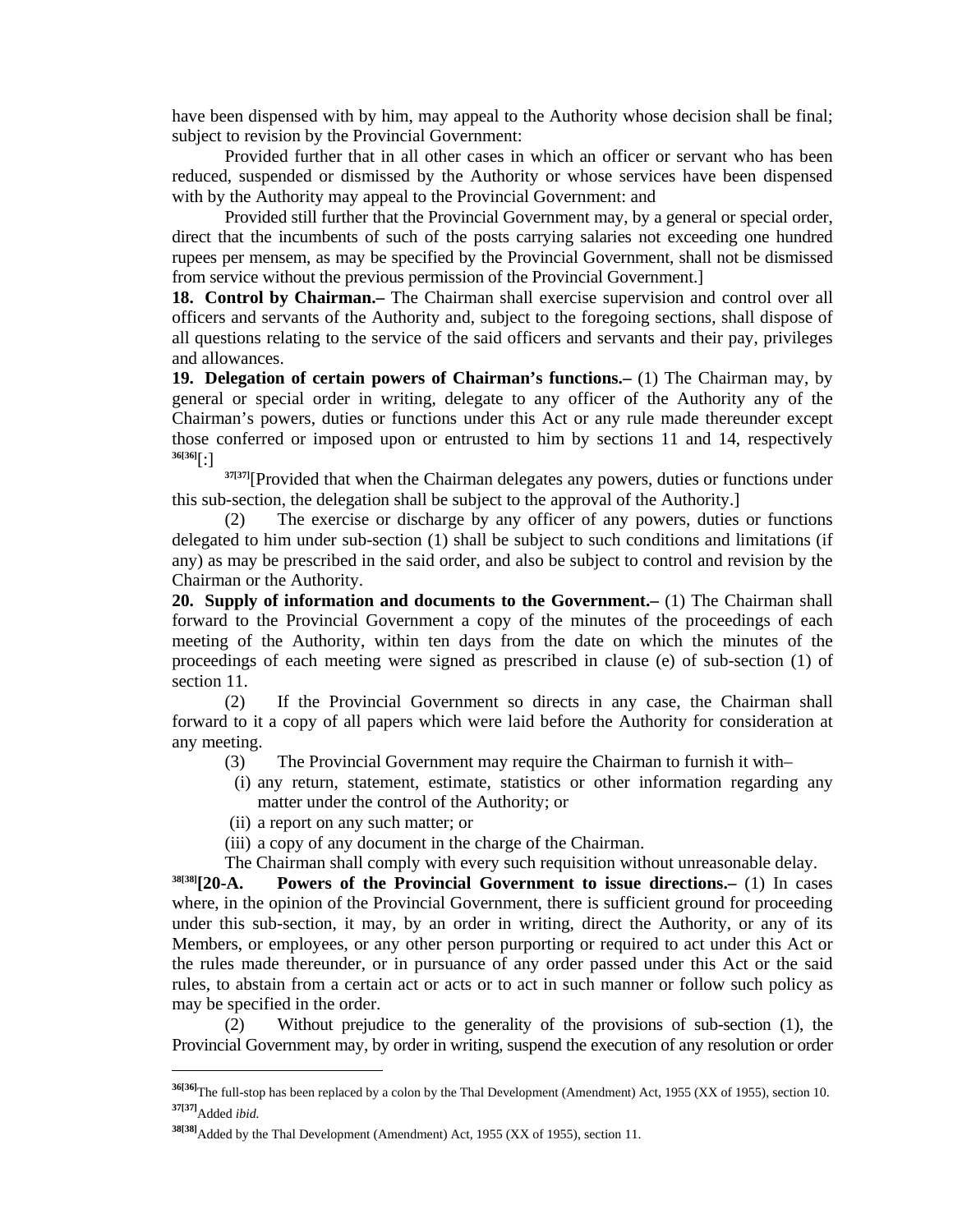of the Authority, or prohibit the doing of any act which is to be done, or is being done under this Act or the rules made thereunder, or in pursuance of any sanction or permission granted by the Authority in the exercise of its powers under this Act or the said rules, or if such act has been accomplished, may order its rectification in such manner as may be specified, if, in its opinion, the said resolution, or order, or act is in excess of the powers conferred by law.

- (3) (i) When the provincial Government, after due enquiry, is satisfied that the Authority has made default in performing any duty imposed upon it by this Act, or by any order or rules made under this Act, the Provincial government may, by an order in writing, fix a period for the performance of that duty; and, should it not be performed within the period so fixed, the Provincial Government may cause such duty to be performed and may recover from the Authority the expenses incurred in doing so.
	- (ii) Should the expenses be not so paid within the time specified, the Provincial Government may make an order directing the person having the custody of the balance of the Authority fund to pay the said expenses out of such balance or from time to time as and when he has such balance in hand. The said person shall give priority to such payments over all other charges against the Authority fund.]

### **CHAPTER IV**

### **SCHEMES AND PROCEDURE TO BE FOLLOWED IN FRAMING THEM**

**21. Scheme for development.– 39[39]**[(1)] The Authority may frame a scheme or schemes for the development of any local area or part thereof providing for all or any of the following matters:-

- (i) The acquisition under the Land Acquisition Act, 1894**40[40]**, as modified by this Act, of any land or any interest in land necessary for, or affected by the execution of the scheme;
- (ii) the acquisition by purchases, lease, exchange or otherwise of such land or interest in land;
- (iii) the retention, letting on hire, lease, sale, exchange or disposal otherwise of any land vested in or acquired by the Authority;
- (iv) the relaying of any land comprised in the scheme, and reservation of any land not exceeding one-fifth of the total area for the common purposes of the village or villages comprised in the scheme, and the redistribution of the rest of the land among the owners of the property comprised in the scheme, and management of lands reserved for common purposes;
- (v) the layout and construction of towns, mandis, market places, villages and settlements including the demolition of existing buildings, the erection and re-erection of buildings by the Authority or by the owners, or by the Authority in default of the owners;
- (vi) the provisions of facilities for communication including the layout and alteration of roads, streets, foot-paths, bridle paths, aerodromes and water-ways;
- (vii) the provision of open spaces, playing fields, national parks, nature reserves, forests and forest parks, camping grounds, camp sites, holiday camps and holiday villages, and cemeteries and places of religious worship;
- (viii) the breaking up, cultivation, afforestation or plantation of lands, and the raising, lowering or reclamation of any land for the production of foodgrains, fruit, vegetables, fuel, fodder and the like and the provision of means of irrigation and

**<sup>39[39]</sup>**Section 21 re-numbered as sub-section (1) of that section by the Thal Development (Amendment) Act, 1955 (XX of 1955), section 12.

**<sup>40[40]</sup>**I of 1894.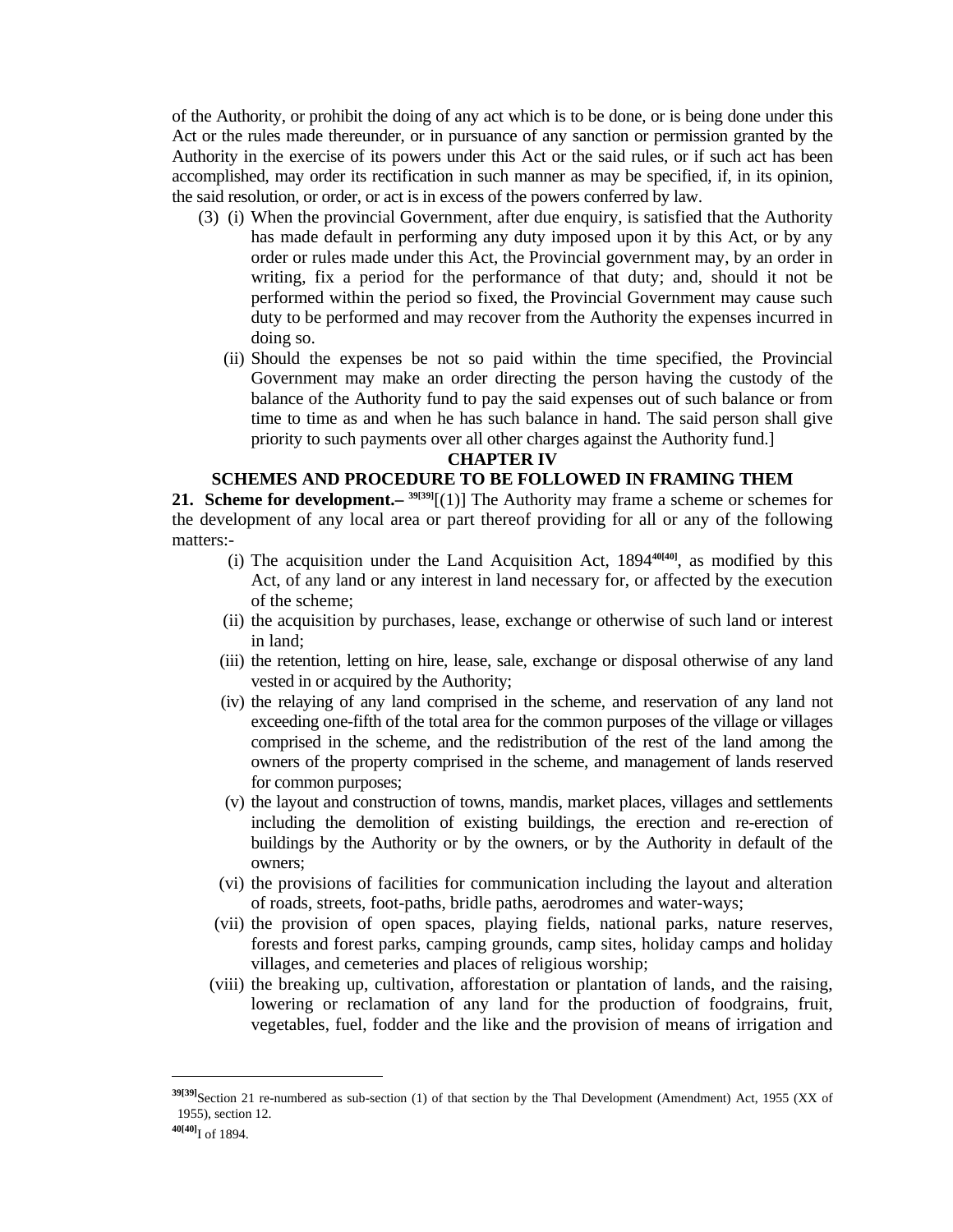irrigation channels by the Authority or by the owners or by the Authority in default of owners;

- (ix) the draining, water-supply and lighting of streets and sanitation of villages and settlements, towns, mandis and market places;
- (x) the provision of a system of drains or sewers for the improvement of ill-drained and insanitary localities;
- (xi) the provision of fisheries, poultry farms, live-stock farms, dairy farms sheep farms, bee-farms, sericulture farms and the like;
- (xii) the installation, management, maintenance and encouragement of public utility undertakings, rural trades and crafts, industries and works;
- (xiii) the doing of all acts intended to promote the health, well being and prosperity of the residents of a local area, including the conservation and preservation from injury or pollution of rivers and other sources and means of water-supply, and establishment of educational institutions, dispensaries and nursing homes;
- (xiv) the advance to the owners, occupiers or tenants of land comprised in the scheme upon such terms and conditions as to interest and sinking fund and otherwise as may be prescribed under the scheme of the whole or part of the capital requisite for breaking up and cultivation of land construction of water-courses, sinking of wells, purchase of cattle and of agricultural implements and machinery, for seeds and for any purpose subsidiary to agriculture and for erection of houses, godowns and cattle-sheds;
- (xv) the establishment of an insurance fund for the insurance on a compulsory or voluntary basis of crops, and cattle, and the recovery of insurance premia and contributions and the distribution of benefits from the insurance fund subject to the provisions of any law applicable thereto;
- (xvi) the execution of any scheme or part of the scheme by any department of Government on such terms and conditions as may be agreed upon between the Authority and the Provincial Government;
- (xvii) all other matters which the Provincial Government may deem necessary to promote the general efficiency of a scheme or for the development of the local area.<br><sup>41[41]</sup>[(2) E

Every provision made in a scheme for acquisition of land under clause (i) of sub-section (1) after the coming into force of the Thal Development Act (Amendment) Ordinance, 1955, shall be subject to the following limitations and conditions:-

- (i) The land which is outside the irrigation boundaries of the Thal Canal or is already irrigated by means of a well or any other means of irrigation other than the Thal Canal or which was not shown as *banjar jadid, banjar qadim or ghair mumkin in*  Khasra girdawari of Rabi 1951 shall not be acquired.
- (ii) If a person owns less than 15 acres of land within the irrigation boundaries it shall not be acquired.
- (iii) If a person owns more than 15 but not more than 100 acres of land within the irrigation boundaries, not more than 50 per cent of the land in excess of 15 acres shall be liable to be acquired.
- (iv) If a person owns more than 100 acres of land within the irrigation boundaries, not more than 75 per cent of the land in excess of 100 acres shall be liable to be acquired in addition to the land acquired under clause (iii) above in respect of the first 100 acres.

**<sup>41[41]</sup>**Added by the Thal Development (Amendment) Act, 1955 (XX of 1955), section 12.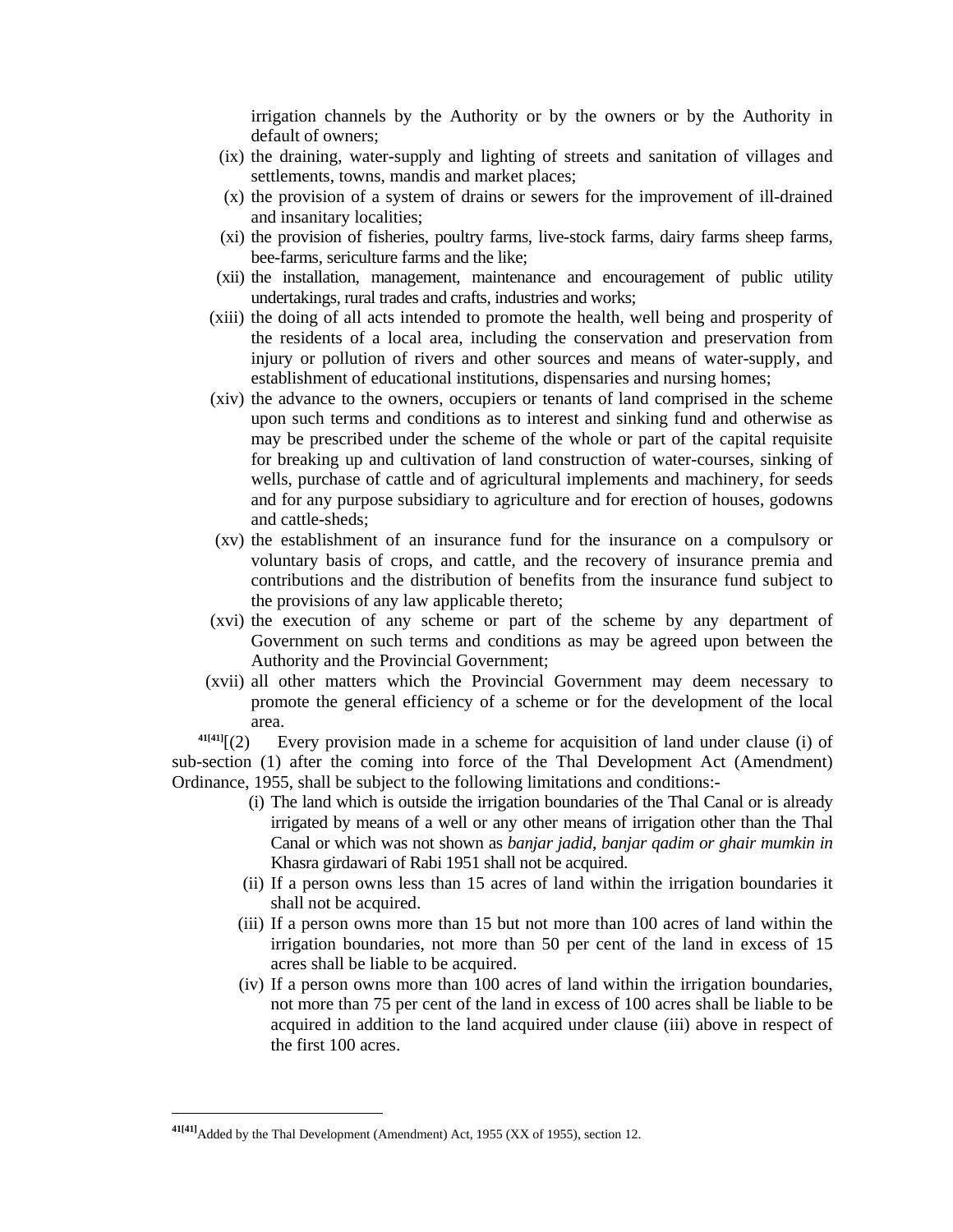*Explanation– "*Irrigation boundaries" mean the boundaries determined by the Provincial Government to which irrigation by the Thal Canal has been extended or is likely to be extended.]

**22. Preparation, publication and transmission of notice as to schemes, and supply of documents to applicants.–** (1) When a scheme under this Act has been framed, the Authority shall prepare a notice stating:-

- (i) the fact that the scheme has been framed,
- (ii) the boundaries of the locality comprised in the scheme, and
- (iii) the place at which details of the scheme including a statement of the land proposed to be acquired or on which it is proposed to charge a development fee and a general map of the locality comprised in the scheme may be inspected at reasonable hours.
	- (2) The Authority shall–
	- (i) cause the said notice to be published weekly for three consecutive weeks in the official Gazette and in a newspaper or newspapers with a statement of the period which shall not be less than 30 days, within which objections will be received; and
	- (ii) send a copy of the notice to the Chairman of the District Board in whose area the locality comprised in the scheme is situated and ask him to send any representation he may wish to make within six weeks from the date of the receipt of the copy.

(3) The Chairman shall cause copies of the documents referred to in clause (ii) of

sub-section (1) to be delivered to any applicant on payment of such fees as may be prescribed.

**23. Notice of proposed acquisition of land.–** (1) During the thirty days next following the first day on which any notice is published under section 22 in respect of any scheme under this Act, the Authority shall serve a notice on–

- (i) every person whom the Authority has reason to believe, after due enquiry, to be the owner of any immovable property which it proposes to acquire in executing the scheme or in respect of which it is proposed to charge a development fee;
- (ii) the occupier or tenant (who need not be named) of such premises or land as the Authority proposes to acquire in executing the scheme.
	- (2) Such notice shall–
	- (a) state that the Authority proposes to acquire such property or to recover a development fee in respect of such property, for the purposes of carrying out a scheme under this Act, and
	- (b) require such person, if he objects to such acquisition, or recovery of development fee, to state his reasons in writing (in duplicate) within a period of 30 days from the service of the notice.
	- (3) Every such notice shall be signed by, or by the order of the Chairman.

**24. Abandonment of scheme, or application to Provincial Government to sanction it.–** (1) After the expiry of the period respectively prescribed in clauses (i) and (ii) of sub-section (2) of section 22 and clause (b) of sub-section (2) of section 23, the Authority shall consider any objection or representation received thereunder and after hearing all persons making any such objection or representation who may desire to be heard or their representatives, the Authority may either abandon the scheme, or apply to the Provincial Government for sanction of the scheme with such modification (if any) as the Authority may deem necessary.

 (2) Every application submitted to Provincial Government under sub-section (1) shall be accompanied by–

 (i) complete plans and details of the scheme and an estimate of the cost of executing it;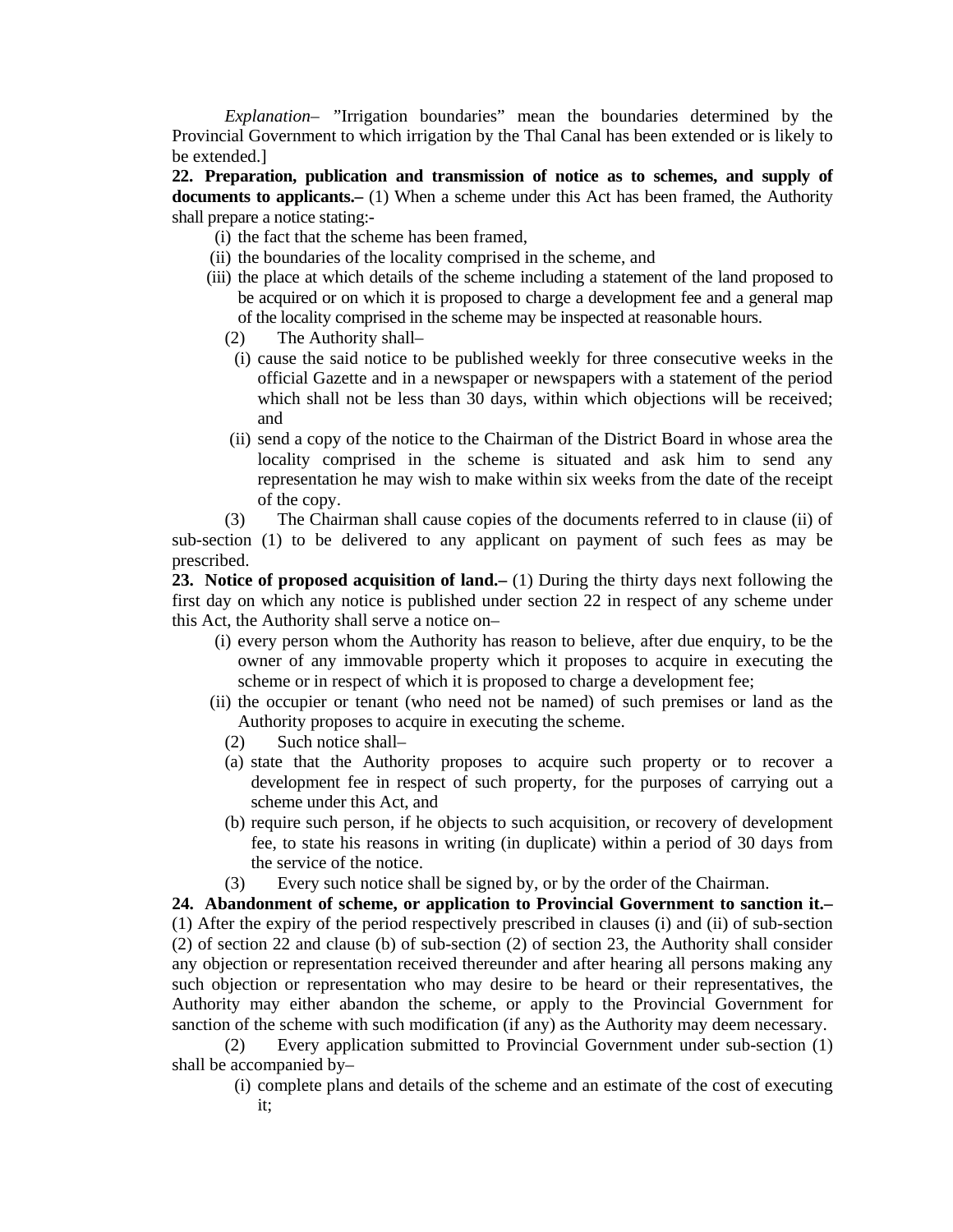- (ii) a statement of the reasons for modifications (if any) made in the scheme as originally framed;
- (iii) a statement of objections and representation, if any, received under section 22;
- (iv) a list of the names of all persons (if any) who have objected under clause (b) of sub-section (2) of section 23, to the proposed acquisition of their property, or the proposed recovery of development fee, and a statement of the reasons given for such objection; and
- (v) a statement of the arrangements made or proposed by the Authority for the resettlement or re-housing of persons who are likely to be displaced by the execution of the scheme.

**25. Power to sanction, reject or return scheme.–** (1) **42[42]**[Subject to the other provisions of this Act,] the Provincial Government may sanction, with or without modifications or may refuse to sanction or may return for reconsideration any scheme submitted to it under section 24.

 (2) If a scheme returned for reconsideration under sub-section (1) is modified by the Authority, it shall be republished in accordance with section 22 in every case in which the modification affects the boundaries of the locality comprised in the scheme or involves the acquisition of any land not previously proposed to be acquired or the levy of development fee on land which was not previously proposed to be liable to such development fee.

**26. Notification of sanction of scheme.–** (1) Whenever the Provincial Government sanctions any scheme under this Act, it shall announce the fact by notification, and the Authority shall forthwith proceed to execute the scheme.

 $43[43]$ <sup>[(2)</sup> The notification under sub-section (1) in respect of any scheme shall not be called in question in a court of law or in any other proceedings save to the extent to which the scheme is inconsistent with the provisions of sub-section (2) of section 21.]

**27. Alteration of scheme after sanction.–** A scheme under this Act may be altered by the Authority at any time between its sanction by the Provincial Government and its execution: Provided as follows:-

- (a) if any alteration is estimated to increase the estimated net cost of executing a scheme by more than Rs. five laks or by 20 per cent of the said estimated net cost, whichever is less, such alteration shall not be made without the previous sanction of the Provincial Government;
- (b) if any alteration involves the acquisition, otherwise than by agreement, of any land the acquisition of which has not been sanctioned by the Provincial Government or the levy of development fee on land not previously liable to such fee, the procedure prescribed in the foregoing sections of this chapter shall, so far as applicable, be followed as if the alteration were a separate scheme.

**28. Inclusion of different localities in combined schemes.–** Any number of localities in respect of which the Authority has framed or has proposed to frame schemes under this Act may at any time, be included in one combined scheme.

**29. Passing over of works and services to local bodies.–** As soon as any scheme has been carried out by the Authority or at a later date, the Authority may, **44[44]**[with the permission of the Provincial Government], by written requisition call upon a local authority within whose jurisdiction any particular area covered by the scheme lies, to take over and maintain any of the work and services in that area and the local authority shall be bound to comply with such requisition.

# **CHAPTER V**

**<sup>42[42]</sup>**Added by the Thal Development (Amendment) Act, 1955 (XX of 1955).

**<sup>43[43]</sup>**Substituted by the Thal Development (Amendment) Act, 1955 (XX of 1955).

**<sup>44[44]</sup>**Inserted by the Thal Development (Amendment) Act, 1955 (XX of 1955), section 15.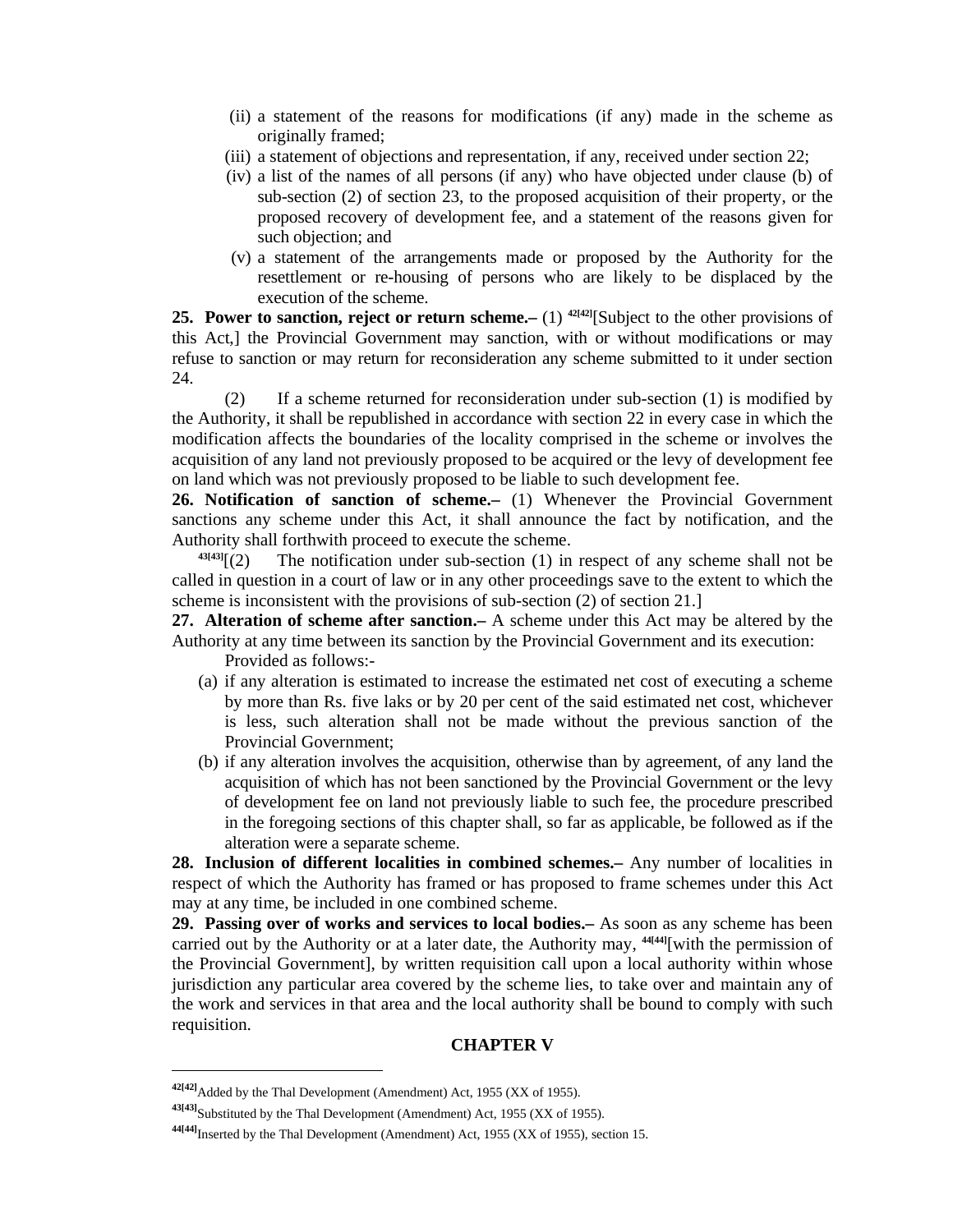#### **POWERS AND DUTIES OF THE AUTHORITY**

**30. Powers and duties of the Authority.–**  $45[45]$ **[(1) Subject to such rules as may be made** under section 50, the Authority may–

- (a) undertake any works and incur any expenditure for the improvement and development of a local area; and
- (b) enter into and perform all such contracts as it may consider necessary or expedient for carrying out any of the purposes of this Act.]

**46[46]**[\* \* \* \* \* \* \* \* \* \* \* \* \*]  $47[47]$ [(2)] Without prejudice to the generality of the powers conferred by the preceding

sub-section, the Authority may–

 (a) grant land vested in the Authority to any person on any condition it thinks fit, and for this purpose issue a statement or statements of conditions on which the Authority is willing to grant land to tenants:

 Provided that no land which has been vested in the Authority for management on behalf of the Provincial Government shall be granted to any person without the statement of conditions having been approved by the Government:

 **48[48]**[Provided further that where any land is given to a proprietor in lieu of land acquired from him by the Authority such land shall stand transferred in favour of such proprietor with full proprietary rights. The Provincial Government by notification shall determine the improvement fees for such land, which shall be recovered in such installments as may be prescribed and that amount shall be the first charge on such land;]

 (b) resume the land so granted, or in the alternative impose a penalty not exceeding five hundred rupees, where the tenant is proved to the satisfaction of the Authority to have committed a breach of the conditions of the tenancy **49[49]**[and may resume the grant so made if the land forming the subject matter of the grant was acquired in contravention of the provisions of sub-section (2) of section 21:]

 Provided that before an order is made under this clause, the tenant shall be given an opportunity to appear and state his objections:

 Provided further that in a case of resumption, the tenant shall be liable to restore possession forthwith, but will be entitled to compensation for the standing crops and for improvements made by him during the tenancy;

 (c) notwithstanding anything contained in section 3 of the Consolidation of Holdings Act, 1936**50[50]**, hereinafter in this section referred to as the said Act, prepare or confirm schemes for consolidation of holdings in any locality by redistribution of title or any of the lands therein, so as to reduce the number of plots in the holdings, and order payment of compensation to any person who has received an allotment under any such scheme of consolidation of less market value than his original holding to be paid by all or any of the other persons affected by the said scheme and in such proportion as the Authority may decide. The duties of the Consolidation Officer under the said Act shall

**<sup>45[45]</sup>**Substituted *ibid.*

**<sup>46[46]</sup>**Omitted *ibid*.

**<sup>47[47]</sup>**The original sub-section (3) re-numbered as sub-section (2) *ibid.*

**<sup>48[48]</sup>**Added by the Thal Development (Amendment) Act, 1955 (XX of 1955).

**<sup>49[49]</sup>**Inserted *ibid.*

**<sup>50[50]</sup>**This Act (IV of 1936) has been repealed by the West Pakistan Consolidation of Holding Ordinance, 1960 (VI of 1960), section 30.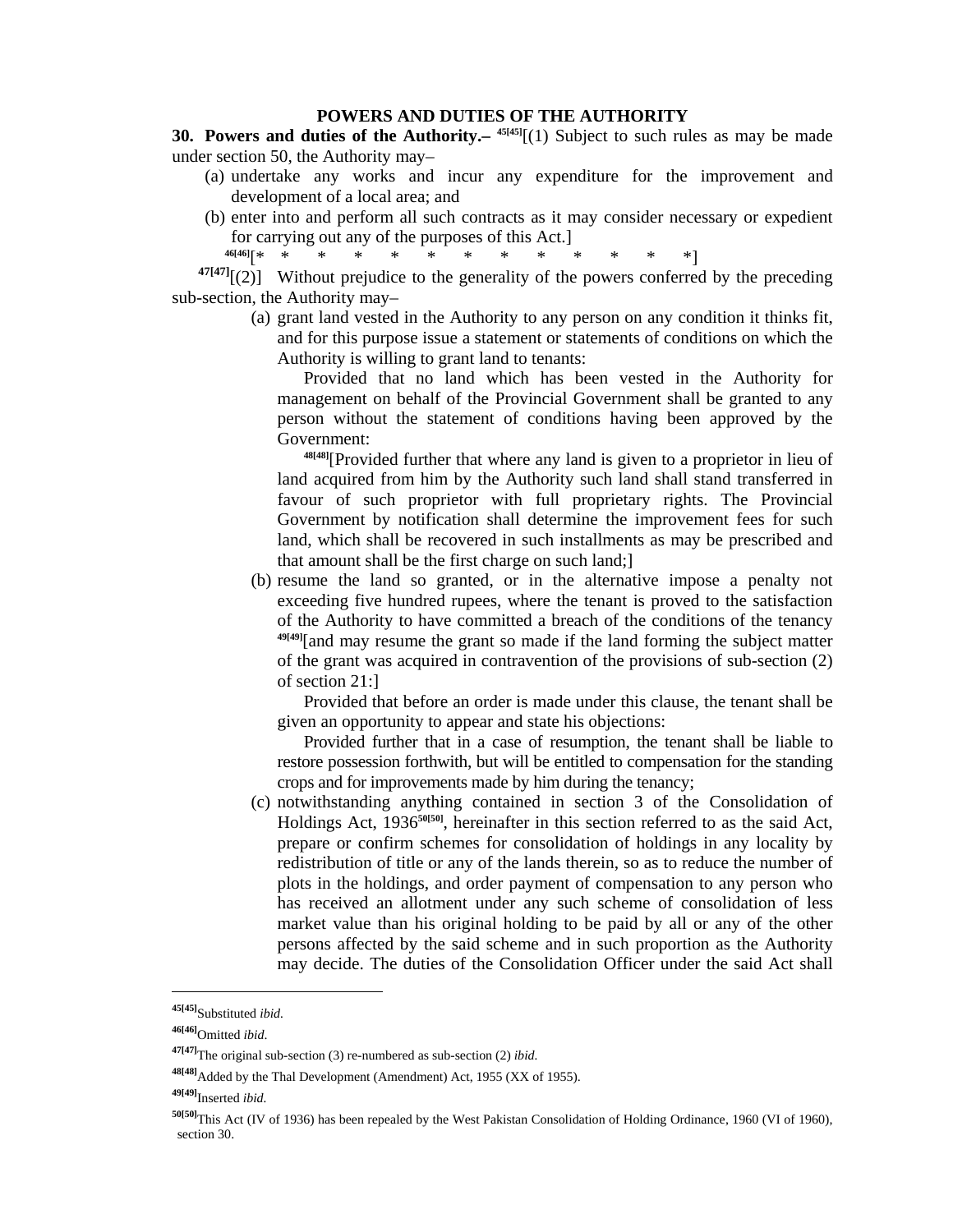be performed by such officer as may be appointed by the Authority in this behalf. The provisions of the said Act will apply *mutatis mutandis* to the proceedings under this clause except that section 3 of the said Act shall be deemed to have been deleted;

- (d) take over and manage Government lands on such terms and conditions as may be agreed upon between the Authority and the Government;
- (e) regulate by general or special order the use of land and restrict or prohibit the carrying of any offensive or unwholesome trade or the construction of building or structure;
- (f) direct in respect of any area–
	- (1) the levelling, terracing and embankment of fields,
	- (2) the construction of earthworks in fields or ravines,
	- (3) the provision of drains for storm water,
	- (4) the training of streams, and
	- (5) the execution of such other works as are necessary in the opinion of the Authority to project the land from the erosive action of wind or water, or for the development of such area or for the exploitation of its mineral or water resources;
- (g) direct that any work which has been required to be done by any person under the preceding clause, and which remains undone, shall, after due notice to such person and consideration of any objection raised by him, be executed by the Authority, and specify the portion in which the risk and expense of such work shall be borne by such person, or by any other person who is held by the Authority, upon due enquiry after reasonable notice to him, to be responsible for the execution of such work, in whole or in part;
- (h) regulate, restrict or prohibit by general or special order in respect of any area– (1) the clearing or breaking up of land for cultivation,
	-
	- (2) the quarrying of stone and the burning of lime or charcoal,
	- (3) the admission, herding, parking and retention of cattle,
	- (4) the felling, girdling, lopping, tapping or burning any of tree or timber, and (5) the kindling, keeping or carrying of any fire;
- (i) direct the growing of a particular kind or type of crops or trees in a particular area and prescribed rotation of crops to be followed;
- (j) undertake the breaking of land, planting of trees, construction of water-courses and to all necessary acts to bring land vested in the Authority under cultivation;
- (k) advance money either by way of grant or by way of loan, or partly in one way and partly in the other, to any person for the purpose of furthering any of the objects of this Act on such terms and conditions as to recovery of interest and subject to such terms and conditions as may be prescribed by the Provincial Government;
- (l) make arrangements for the marketing of the produce and manufactures of the local area;
- 

(m) promote and undertake research on any matter in furtherance of this Act.<br> $\frac{\text{St}[51]}{(3)}$  Anv general order made under this section shall be published in such m Any general order made under this section shall be published in such manner as may be prescribed.

**31.** *[Power of Controlling, Letting of land and rights of tenants.] Omitted by the Thal Development (Amendment) Act, 1955 (XX of 1955) section 71.*

**<sup>51[51]</sup>**The original sub-section (4) re-numbered as sub-section (3) by the Thal Development (Amendment) Act, 1955 (XX of 1955).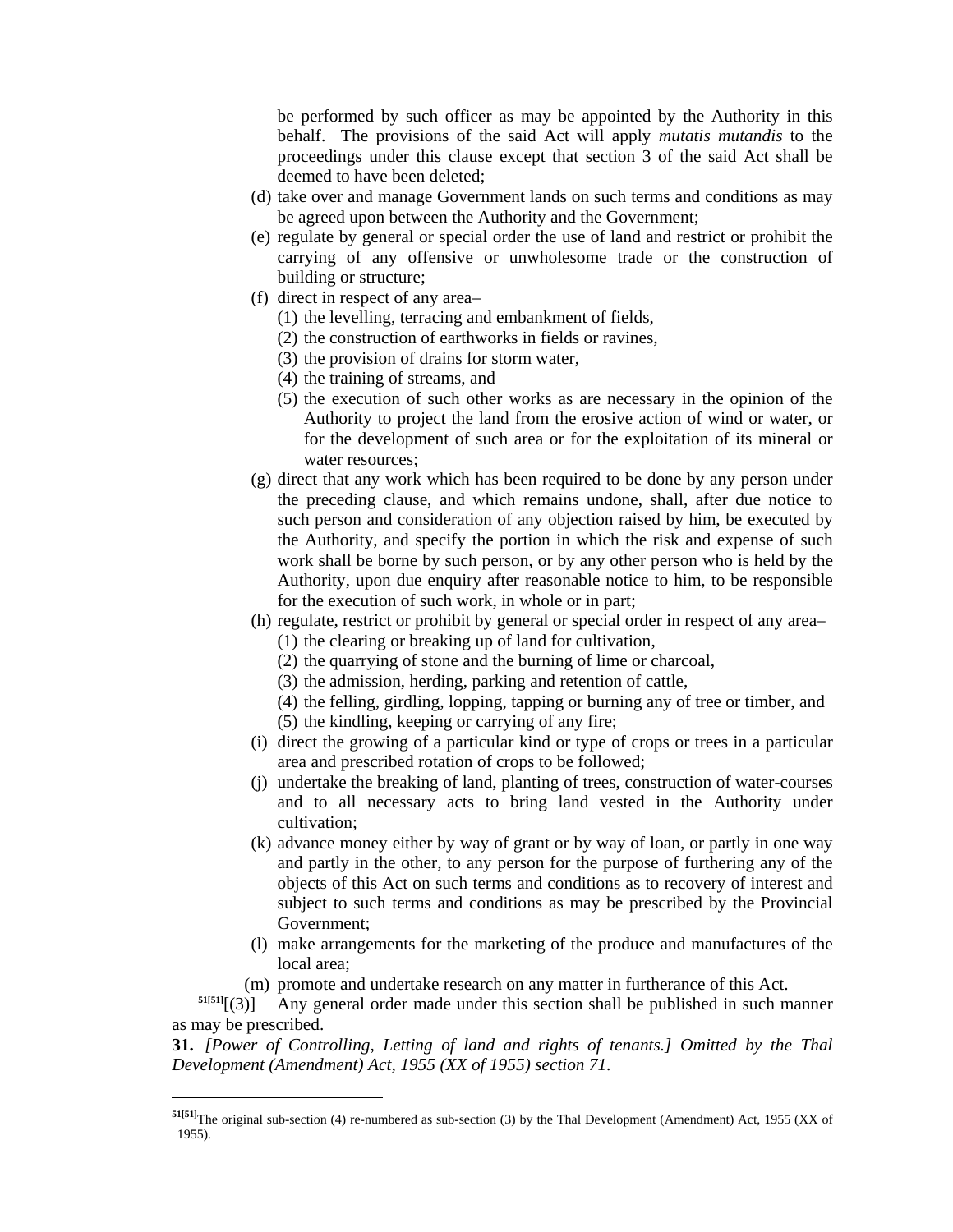**32. Power of Authority for facilitating the movement of population.–** In order to facilitate the movement of the population in and around a local area, the Authority may from time to time–

(a) subject to any conditions it may deem fit to impose–

- (i) guarantee the payment from the funds at its disposal, of such sums as it may deem fit, by way of interest on capital expended on the construction, maintenance or working of means of locomotion; or
- (ii) make such payments as it may deem fit from the said funds, by way of subsidy to persons undertaking to provide, maintain and work any means of locomotion; or
- (b) either singly or in combination with any other person, construct, maintain and work any means of locomotion, under the provisions of any law applicable there to; or
- (c) construct or widen, strengthen or otherwise improve bridges:

 Provided that no guarantee or subsidy shall be made under clause (a) and no means of locomotion shall be constructed, maintained or worked under clause (b) without the previous sanction of Provincial Government.

**33. Power to make surveys or contribute towards their cost.–** The Authority may–

- (a) cause a survey of any land to be made when it considers that a survey is necessary or expedient for the carrying out of any of the purposes of this Act; or
- (b) contribute towards the cost of any such survey made by any other authority.

**34. Power of entry.–** (1) The Chairman or any person athorised by him in writing may enter upon and survey any land, erect pillars for the determination of areas and intended lines of works, make borings and excavations for the discovery of water or any minerals, construct channels and aqueducts for securing the flow of water, and do all other acts which may be necessary in order to carry out all or any of the objects of the Act:

 Provided that when the affected land does not vest in the Authority, powers conferred by this clause shall be exercised in such manner as to cause the least interference with, and the least damage to the rights of the owner therein.

 (2) When any person enters into or upon any land in pursuance of sub-section (1), he shall at the time of entering pay or tender payment for all necessary damage to be done as aforesaid, and in case of dispute as to the sufficiency of the amount so paid or tendered, he shall at once refer the dispute to the <sup>52[52]</sup>[Collector] whose decision shall be final.

 (3) It shall be lawful for any person authorised under sub-section (1) to make an entry for the purpose of inspection or search to open or cause to be opened a door, gate or other barrier–

- (a) if he considers the opening thereof necessary for the purpose of such entry, inspection or search; and
- (b) if the occupier or owner, as the case may be, is absent, or being present, refuses to open such door, gate or barrier:

 Provided that compensation shall be paid for the damage caused in such manner as the Authority may prescribe, and, in case of dispute as to its adequacy, the matter shall be referred to the **53[53]**[Collector] whose decision shall be final:

**54[54]**[Provided further that such entry shall not be made without reasonable notice to the owner or occupier which may be served by affixing a copy of the notice on the outer door, gate or other barrier.]

# **CHAPTER VI ACQUISITION, ABANDONMENT OF ACQUISITION AND LEVY OF DEVELOPMENT FEE**

**<sup>52[52]</sup>**Substituted, for the word "Authority", by the Thal Development (Amendment) Act, 1955 (XX of 1955), section 18. **53[53]***Ibid.*

**<sup>54[54]</sup>**Added by The Thal Development (Amendment) Ordinance, 1985 (XIV of 1985).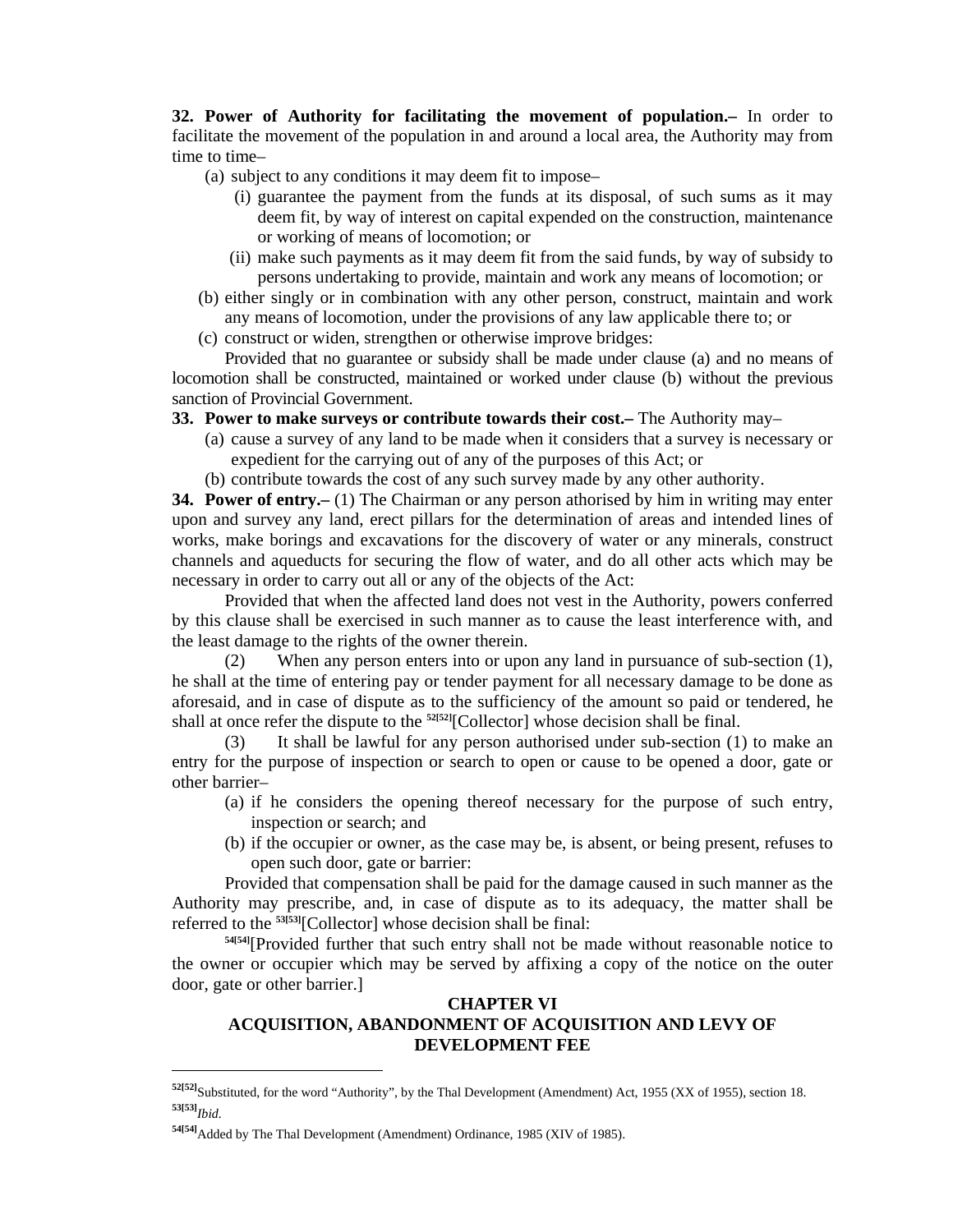**35. Modification of Act I of 1894.–** For the purpose of compulsory acquisition of land by the Authority, the Land Acquisition Act, 1894**55[55]**, shall be deemed to have been modified as indicated in the Schedule to this Act.

**36. Acquisition of land in urgent cases.–** (1) The Provincial Government may by notification in the official Gazette declare any locality comprised in a local area to be required immediately for resettlement of refugees, as defined in **56[56]**[any law for the time being in force or for development], or any other purpose, and direct the Authority to undertake in respect of such locality all or any such matters as may be included in a scheme under section 21.

 (2) After a notification has been issued under sub-section (1) in respect of any locality the Authority may apply to the Collector who after giving such reasonable notice to the owners and occupiers as may be prescribed, shall deliver possession of any land in such locality to the Authority and the land shall thereupon, notwithstanding anything contained in the Land Acquisition Act, 1894, vest absolutely in the Authority free from all encumbrances subject only to payment of compensation under the Land Acquisition Act, 1894, as modified by this Act.<br> $^{57[57]}[(3)$ 

When the possession of any land has been delivered to the Authority under sub-section (2), it shall do all acts in respect thereof in order to comply with the directions contained in the notification issued under sub-section (1).]

 $58[58]$ <sup>[(4)</sup> In respect of any land about which a notification under sub-section (1) of this section has been issued, the Authority may, before taking possession of the land, give an undertaking to the Collector, by resolution, that possession shall be relinquished before the expiry of five years from the date on which possession is taken by it. If the possession of any land in respect of which an undertaking has been so given, is not relinquished by the Authority before the expiry of the said period of five years, its possession shall, on the expiry of that period automatically stand relinquished by the Authority.]

**59[59]**[(5) On the relinquishment of possession of any land under sub-section (4), the Collector shall restore the same to the person or persons from whom possession had been taken or their representatives in interest, who shall thereupon have the same rights and interests in the land as subsisted before its possession was delivered to the Authority.]<br><sup>60[60]</sup> $(6)$  The limitations and conditions contained in sub-

The limitations and conditions contained in sub-section (2) of section 21 shall apply to a locality in respect of which a notification is issued under sub-section (1) of this section as if the said locality were the land in respect of which provision is to be made in a scheme for its acquisition.]

**37. Tribunals.–** (1) For the purpose of performing the functions of the Court in reference to the acquisition of land for the Authority under the Land Acquisition Act, 1894, as modified by this Act, the Provincial Government may by a notification, constitute one or more Tribunals, and may define the local limits of their jurisdictions.

 (2) The Tribunal shall consist of a President and two Assessors chosen by the Provincial Government.

 (3) The President of the Tribunal shall be a person qualified to be a judge of the High Court:

- **57[57]**Substituted, *ibid.*, section 2(2).
- **58[58]**Added *ibid.*

**<sup>55[55]</sup>**I of 1894.

**<sup>56[56]</sup>**Substituted, for the words "The Pakistan Economic Rehabilitation Ordinance, 1948", by the Thal Development (Amendment) Act, 1951 (V of 1951), section 2(1).

**<sup>59[59]</sup>**Added *ibid*., section 2(3).

**<sup>60[60]</sup>**Added by the Thal Development (Amendment) Act, 1955 (XX of 1955), section 19.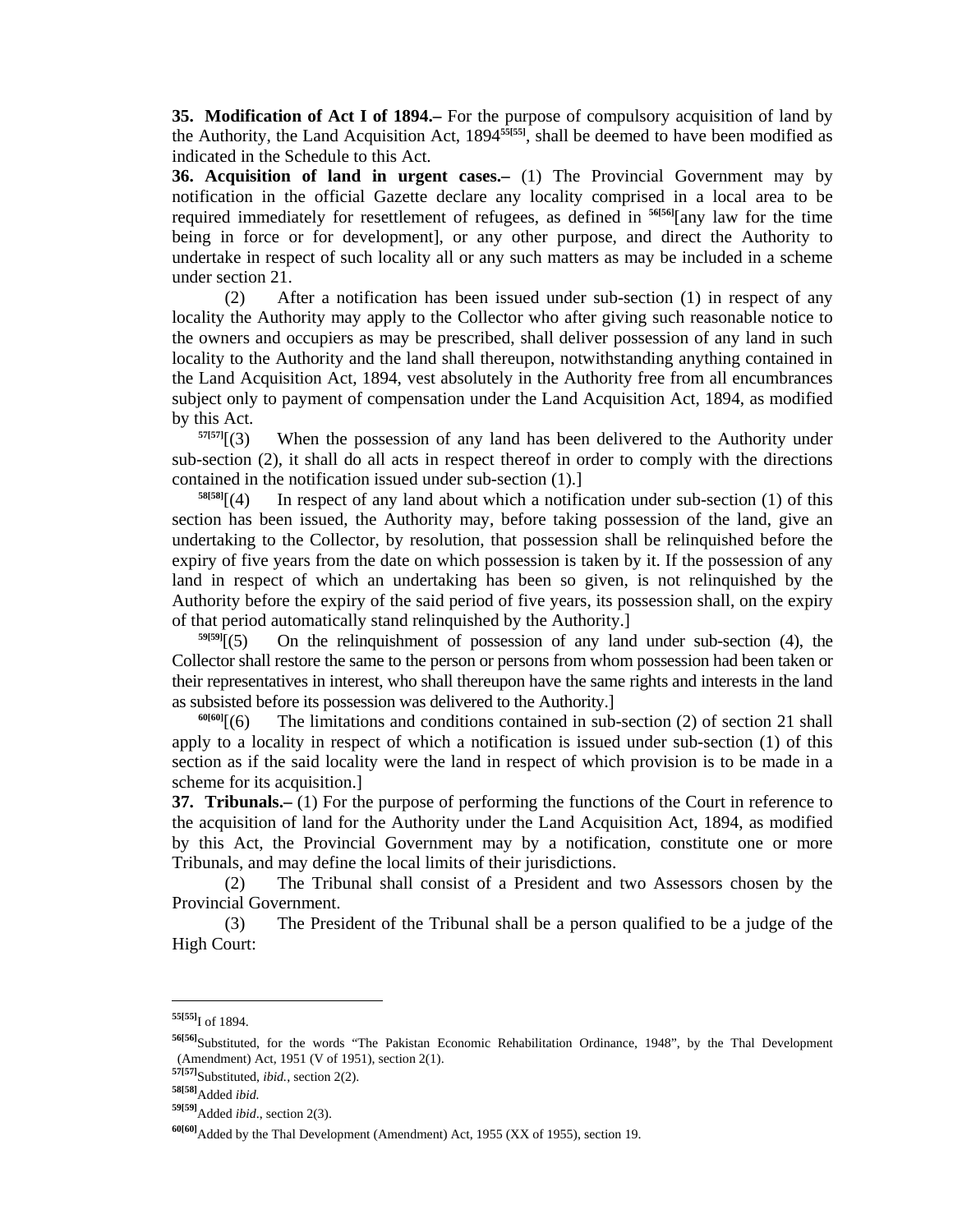Provided that no person shall be appointed as President or Member of the Tribunal if he is a Member or would, if were a Member, be liable to removal by the Provincial Government under section 9.

 (4) The term of office of the President and members of the tribunal shall be two years and they shall be eligible for re-appointment.

The Tribunal shall be deemed to be the Court and the President shall be deemed to be the Judge for the purpose of compulsory acquisition under the Land Acquisition Act, 1894.

 (6) The President of the Tribunal shall have the powers of a Civil Court under the Code of Civil Procedure, 1908**61[61]**, to summon and enforce the attendance of witnesses and to compel the production of documents by them.

 (7) The Provincial Government may, on ground of inefficiency, misconduct, or for any other good and sufficient reasons, at its discretion remove a member of the Tribunal **62[62]**[after giving him an opportunity of being heard].

 (8) The Provincial Government may, by notification, frame rules**63[63]** providing for–

- (a) the method of filling the vacancies, on a member becoming incapacitated to work on account of illness or for any other reason;
- (b) the employment by the President of such ministerial staff as is necessary to carry out the work of the Tribunal, and its scales of pay;
- (c) the emoluments or allowances to be paid to the President and the Assessors of the Tribunal;
- (d) the grant of leave, promotion, or taking of disciplinary action by the President in respect of the ministerial staff under him; and
- (e) generally for the conduct of business before the Tribunal.

 (9) For the purpose of the award to be made by the Tribunal under the Land Acquisition Act, 1894, the following rules shall apply, that is to say–

- (a) if there is disagreement between the members of the Tribunal regarding measurement of land, or the amount of compensation or costs, the opinion of the majority shall prevail;
- (b) the decision on questions of law and procedure shall rest solely with the President;
- (c) the President shall not be bound to consult the Assessors relating to the determination of persons to whom compensation is to be paid, or apportionment thereof and may in his discretion dispose of such question singly and in that case his decision shall be deemed to be a decision of the Tribunal.

 (10) Every award of the Tribunal shall be deemed to be the award of the court under the Land Acquisition Act, 1894, and shall be enforced by the Court of Senior **64[64]**[Civil Judge] of the district in which the land under acquisition is situated as if it were the decree of that Court.

**38. Appeals.**– (1) Subject to the provision of sub-section (2), an appeal shall lie to the High Court in any of the following cases, namely:-

- (a) where the decision is that of the President of the Tribunal sitting alone in pursuance of clause (c) of paragraph (9) of section 37;
- (b) where the decision is that of the Tribunal; and

**<sup>61[61]</sup>**V of 1908.

**<sup>62[62]</sup>**Added by the Thal Development (Amendment) Ordinance, 1985 (XIV of 1985).

**<sup>63[63]</sup>**For rules under this sub-section, see Notification No, 3853/C, dated: the 18th July, 1952, published in the Gazette (Part I), 1952, p. 539.

**<sup>64[64]</sup>**Substituted, for the words "Subordinate Judge", by the Punjab Adaptation of Provincial Laws Act, 1951 (II of 1952), section 2.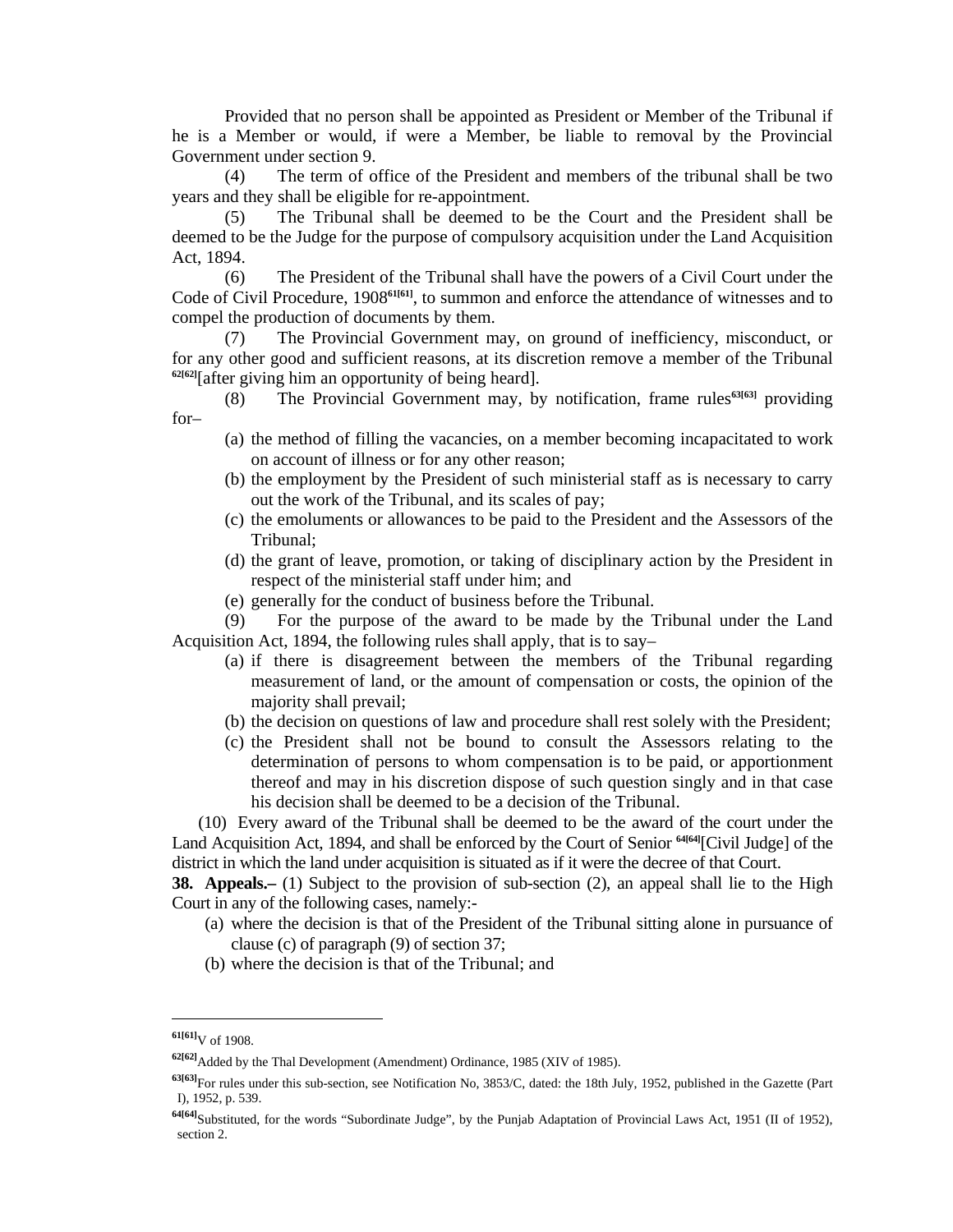- (i) the President of the Tribunal grants a certificate that the case is fit one for appeal; or
- (ii) the High Court grants special leave to appeal:

 Provided that the High Court shall not grant such special leave unless the President has refused to grant a certificate under sub-clause (i) and the amount in dispute is not less than rupees five thousand.

 (2) An appeal under clause (b) of sub-section (1) shall only lie on one or more of the following grounds, namely:-

- (i) the decision being contrary to law or to some usage having the force of law;
- (ii) the decision having failed to determine some material issue of law or usage having the force of law;
- (iii) a substantial error or defect in procedure which may possibly have produced error or defect in the decision of the case upon merits.

 (3) Subject to the foregoing provisions, the provisions of the Code of Civil Procedure, 1908<sup>65[65]</sup>, with respect to appeals from original decrees shall, so far as may be, apply to appeals under this section.

 (4) Every order passed by the High Court on appeal under this section shall be enforced by the court of the Senior **66[66]**[Civil Judge] within the limits of whose jurisdiction the award or order appealed against was made, as if it were a decree of that Court.

 (5) An appeal under this section shall be deemed to be an appeal under the Code of Civil Procedure, 1908**67[67]**, within the meaning of Article 156 of the First Schedule to the **68[68]**[\* \* \*] Limitation Act, 1908**69[69]**.

**39. Abandonment of acquisition.–** (1) An owner of land comprised in any scheme sanctioned by the Provincial Government, or any other person having an interest therein, may apply to the Authority that the acquisition of the land which is not required for the execution of the scheme be abandoned. The Authority may admit for consideration such application if it is made at any time before the Collector has made an award under section 11 of the Land Acquisition Act, 1894. If the application is admitted, the Authority shall intimate this fact to the Collector who shall thereupon stay further proceedings connected with the acquisition of land in respect of which the application is admitted and the same shall not be reopened until so desired by the Authority.

 (2) The Authority may, in its discretion, allow such application on payment of such fee and fulfillment of such terms and conditions as it may impose in this behalf.

 (3) If any application under sub-section (1) is rejected by the Authority or the fee imposed under sub-section (2) is not paid by the person concerned within the period specified in that behalf by the Authority, the Authority shall intimate the fact to the Collector who shall take up the proceedings for the acquisition of the land from the stage at which they had been stayed.<br><sup>70[70]</sup>[**39-A.** 

**Time limit for payment of compensation.–** (1) If compensation in respect of the land, the acquisition whereof is provided in a scheme or which has been taken possession of under section 36 or in any other manner, is not paid or tendered to the person entitled thereto within twelve months–

 $\overline{a}$ 

**69[69]**IX of 1908.

**<sup>65[65]</sup>**V of 1908.

**<sup>66[66]</sup>**Substituted, for the words "Subordinate Judge", by the Punjab Adaptation of Provincial Laws Act, 1951 (II of 1952), section 2.

**<sup>67[67]</sup>**V of 1908.

**<sup>68[68]</sup>**The word "Indian" omitted by the Punjab Laws (Adaptation, Revision and Repeal) Act, 1954 (XV of 1955), Schedule I, Part III.

**<sup>70[70]</sup>**Added by the Thal Development (Amendment) Act, 1955 (XX of 1955), section 20.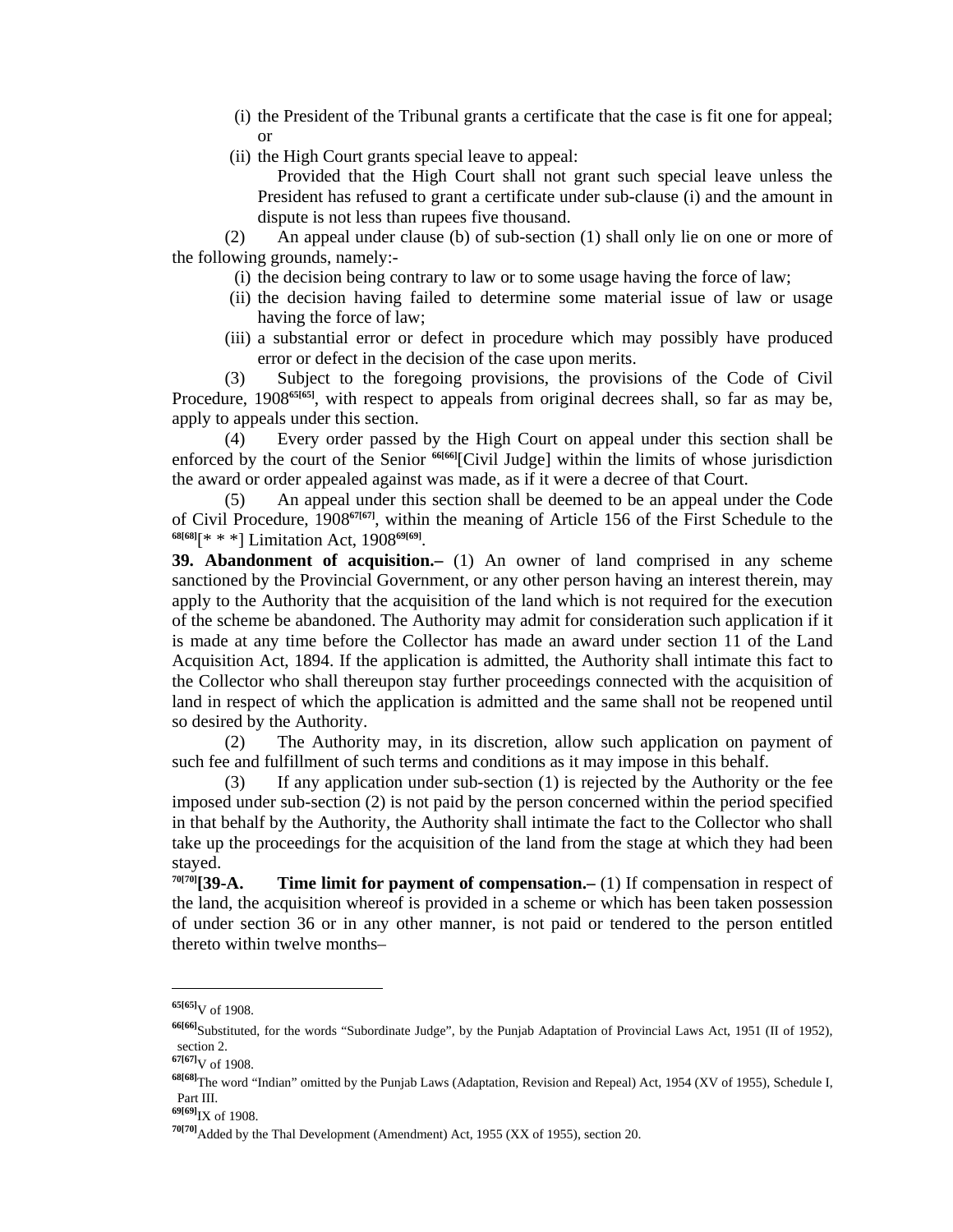- (a) from the date of the notification under section 6 of the Land Acquisition Act, 1894; or
- (b) from the date of the issue of the notification under sub-section (1) of section 36; or
- (c) from the date of taking possession of the land where such possession was taken without any of the aforesaid notifications being issued,

the Authority shall pay interest at the enhanced rate of twelve per cent, per annum, after the expiry of the aforesaid period of twelve months.

 (2) In case any of the aforesaid notification was issued or possession of the land was taken without the issue of such notification before the coming into force of the **71[71]**Thal Development Act (Amendment) Ordinance, 1955, and compensation is not paid or tendered within twelve months of the coming into force of that Ordinance, interest at the enhanced rate of twelve per cent, per annum, shall be paid by the Authority after the expiry of the aforesaid period of twelve months.]

**40. Development Fee.** (1)(a) When by the execution of any scheme under this Act, any land in the area comprised therein which is not required for the execution thereof, will in the opinion of the Authority be increased in value or will obtain benefit from the execution of the scheme the Authority may, while framing the scheme provide, that in lieu of acquisition of such land a development fee shall be paid by the owner or any person having interest therein.

 (b) No development fee shall be charged under this Act on grounds on which a tax could be levied under the Thal (Increase in Value) Act, 1940**72[72]**.

 (2) The Authority may at any time after the sanction of the scheme under section 25 by resolution declare that for the purpose of levy of development fee the scheme shall be deemed to have been executed and shall thereupon proceed to assess the demand in accordance with the rules framed by Provincial Government under sub-section (4).

 (3) In fixing the amount of development fee to be charged in respect of any land or class of land, the Authority shall also take into consideration the actual expenditure incurred or to be incurred in the execution of the scheme and the degree to which the land or any part of the land has or will be benefitted thereby.

- (4) The Provincial Government may frame rules providing for–
- (a) the manner in which the demand for the development fee shall be assessed and distributed on the land comprised in the scheme and the person or persons by whom the fee shall be payable.
- (b) the acceptance by the Authority of a satisfactory and sufficient security in lieu of immediate payment of development fee by an owner of land or any person interested therein,
- (c) the mode by which the development fee shall be realised and the number of installments to be allowed in this connection and the interest chargeable on balances outstanding from time to time, and
- (d) the mode of preferring appeal from assessment by the Authority and the Authority to which the appeal shall lie.<br> $73[73]$  $(65)$  Nothing contained in sub

Nothing contained in sub-section (2) of section 21 shall exempt any land from payment of the development fee under this section if such land would, except for the provisions of the said sub-section (2) of section 21, be liable for acquisition.]

**41.** [*Fresh acquisition*.] *Deleted by the Thal Development (Amendment) Act, 1955 (XX of 1955)*, section 22.

**<sup>71[71]</sup>**This Ordinance came into force on 14th January, 1955. On its expiry, it was substituted by the Thal Development (Amendment) Act, 1955 (XX of 1955).

**<sup>72[72]</sup>**V of 1940.

**<sup>73[73]</sup>**Added by the Thal Development (Amendment) Act, 1955 (XX of 1955).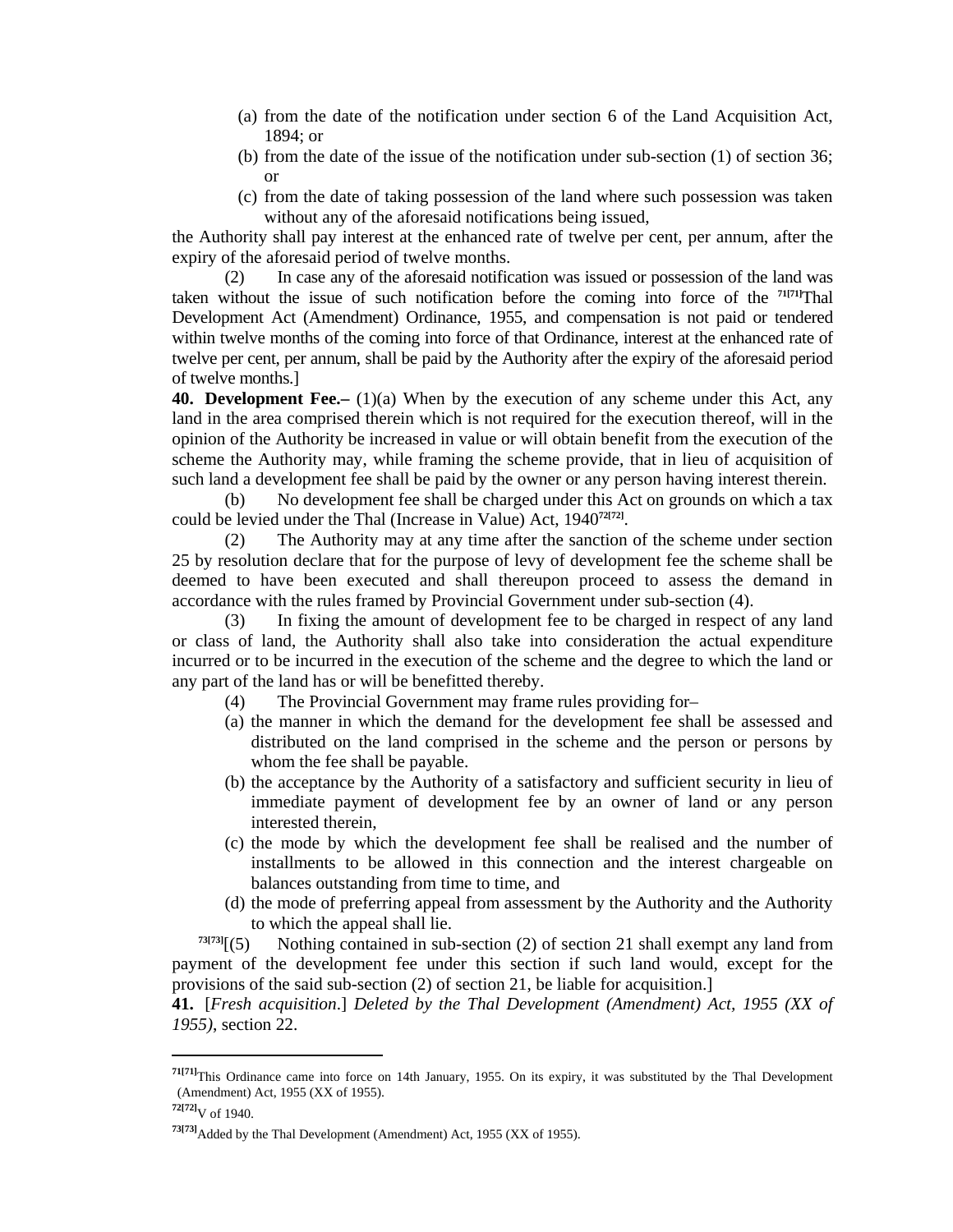#### **CHAPTER VII FINANCE**

**42. Authority Fund.–** (1) There shall be a fund to be known as 'Authority Fund' vested in the Authority which shall be utilised by the Authority to meet charges in connection with its functions under this Act including the salaries and other remunerations of the Members of the Authority and the Tribunal and any officers and servants duly appointed under the Act.

 (2) All sums received by the Authority shall forthwith be credited to the Authority Fund.

**74[74][42-A. The Budget.–** The Authority shall prepare its annual budget estimates and submit the same to the Provincial Government by the end of the month of January preceding the commencement of the financial year to which it relates and the Provincial Government may modify the said estimates to such extent as it may consider necessary.]

**43. Power to levy taxes.–** (1) The Authority may, with the previous sanction of the Provincial Government, levy on any local area or part thereof any tax which the Provincial Legislature has power to impose in the Province **75[75]**[under the constitution]:

**76[76]**[Provided that the Provincial Government may, on the recommendation of the Authority, exempt any person from the payment of the whole or any part of any such tax due from him, subject to such conditions as the Provincial Government may impose.]

**44. Grants-in-aid.–** (1) The Provincial Government may allow any grant-in-aid to the Authority for carrying out its duties under the Act.

 (2) Any local body may, and when so required by the Provincial Government shall, grant such amount of money to the Authority as may be prescribed.

**45. Power of the Authority to borrow money.–** The Authority shall be deemed to be a local authority under the Local Authorities Loans Act, 1914<sup>77[77]</sup>, for the purpose of borrowing money under that Act, and the making and execution of any scheme under this Act shall be deemed to be a work which such Authority is legally authorised to carry out **78[78]**[:]

**79[79]**[Provided that the Authority shall not borrow any money without the previous sanction of the Provincial Government.]

**46. Custody and investment of Authority Funds.–** (1) In places where there is a Government treasury or sub-treasury, or a bank to which the Government treasury business has been made over, all moneys at the credit of the Authority shall be kept in such treasury, sub-treasury or bank.

 (2) In places where there is no such treasury or sub-treasury or bank, such moneys may be kept with a banker or person acting as banker, who has given such security for the safe custody and repayment on demand of the sum so kept as the Provincial Government may in each case deem sufficient.

 (3) **80[80]**[Nothing] in the foregoing provisions of this section shall be deemed to preclude the Authority from investing any such moneys which are not required for immediate expenditure in any of the securities described in section 20 of the **81[81]**[Trusts] Act, 1882**82[82]**, or placing them in fixed deposit with a bank approved by the Provincial Government.

**<sup>74[74]</sup>**Added by the Thal Development (Amendment) Act, 1955 (XX of 1955).

**<sup>75[75]</sup>**Substituted, for the words "under the provisions of the Government of India Act 1935", by West Pakistan Adaptation Order, 1964, section 2(1), Schedule Part II.

**<sup>76[76]</sup>**Substituted by the Thal Development (Amendment) Act, 1955 (XX of 1955), section 24.

**<sup>77[77]</sup>**IX of 1914.

**<sup>78[78]</sup>**The full-stop has been replaced by a colon, the Thal Development (Amendment) Act, 1955 (XX of 1955), section 25. **79[79]**Added *ibid.*

**<sup>80[80]</sup>**Substituted, for the words "Provided that nothing", by the Punjab Laws (Adaptation, Revision and Repeal) Act, 1954 (XV of 1955), section 2, Schedule I, Part III.

**<sup>81[81]</sup>**Substituted *ibid.*, for the words "Indian Trust".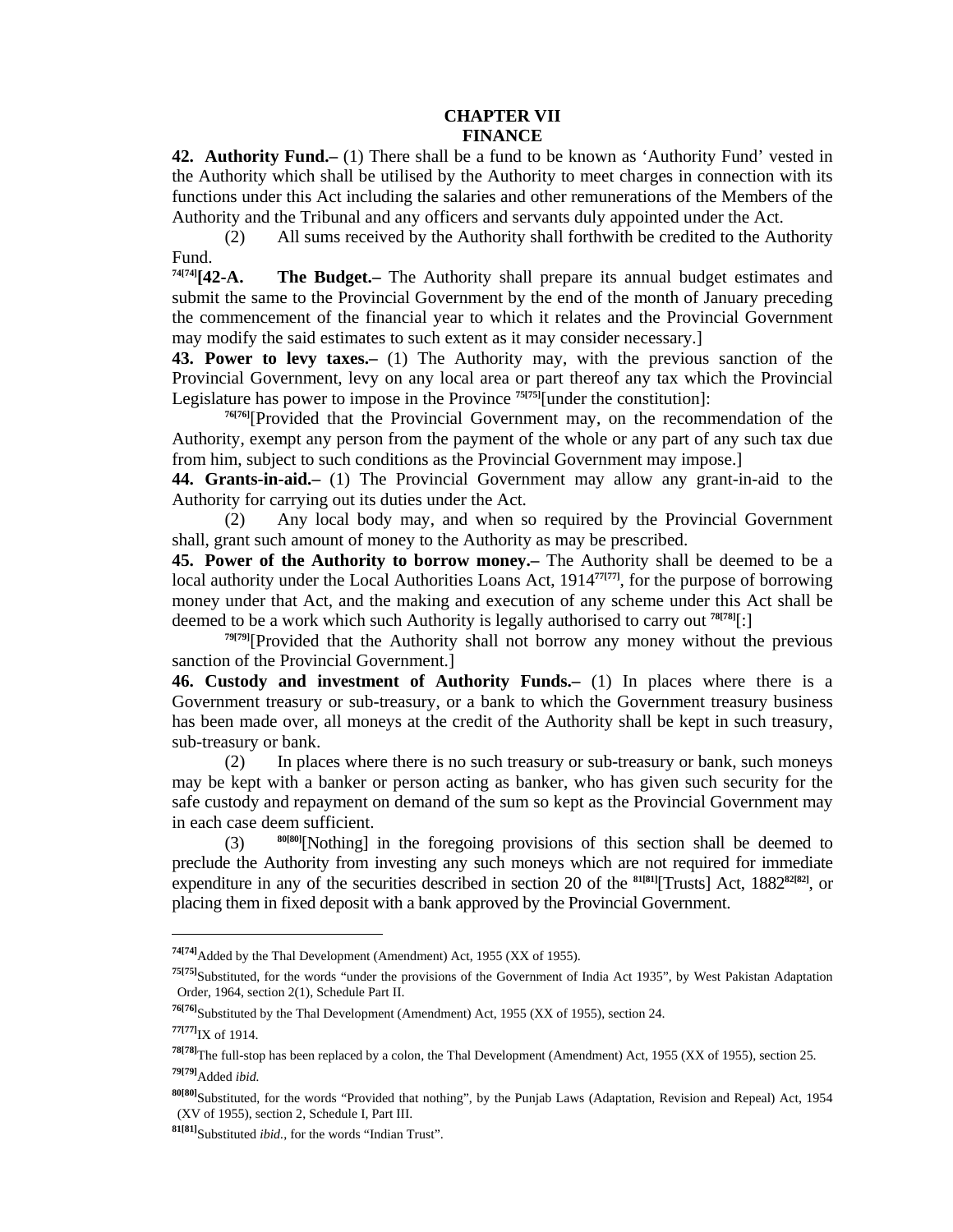**47. Procedure if the Authority fails to make any payment in respect of loans of the Authority.–** If any money borrowed under section 45 or any interest or costs due in respect thereof is or are not repaid according to the conditions of the loan, the Provincial Government shall itself make such payment and may attach the rents and other income of the Authority; and thereupon the provisions of section 5 of the Local Authorities Loans Act, 1914**83[83]**, shall, with all necessary modifications, be deemed to apply.

**48. Procedure if the Authority fails to make any payment due to Provincial Government.–** The Provincial Government may further impose or increase a tax on the annual value of buildings or lands situated within the local area and enhance the rate of land revenue and *abiana* within the local area to such extent as may be necessary for the purpose of recouping a payment made under section 47.

**49. Payment by Provincial Government to be a charge on the Property of the Authority.–** All moneys paid by the Provincial Government shall constitute a charge upon the property of the Authority.

# **84[84][CHAPTER VII-A AUDIT AND ACCOUNTS**

**49-A. Maintenance of accounts and their audit.–** (1) The Authority shall maintain proper accounts and other relevant records and prepare an annual statement of accounts, including the profit and loss account and balance sheet, in accordance with such general directions as may be issued, and in such form as may be specified, by Government in consultation with the Comptroller and Auditor-General of Pakistan, hereafter in this section referred to as the Auditor-General.

 (2) The Auditor-General shall audit or cause to be audited the accounts of the Authority.

 (3) The Authority shall produce all accounts, books and connected documents and furnish such explanations and information as the Auditor-General, or any officer authorised by him in this behalf, may require at the time of audit.

 (4) A statement of its accounts audited by the Auditor-General together with his report thereon shall be furnished to Government by the Authority, as soon as possible after the end of every financial year.

**49-B. Submission of annual report to Government.–** (1) The Authority shall, as soon as possible after the end of every financial year, submit an annual report to Government on the conduct of its affairs for that year.

- (2) Government may require the Authority to furnish it with–
- (a) any return, estimate, statement, statistics or other information regarding any matter under the control of the Authority; or
- (b) a report on any such matter; or
- (c) a copy of any document in the charge of the Authority, and the Authority shall comply with every such requisition.

**49-C. Submission of accounts and Annual Report, etc. to the Provincial Assembly.–** (1) The statement of accounts of the Authority referred to in sub-section (4) of section 49-A, together with the report of the Comptroller and Auditor-General of Pakistan, and the Annual Report referred to in section 49-B, shall be placed by Government before the Provincial Assembly of West Pakistan**85[85]** as soon as possible, after they are received, and the Provincial Assembly shall refer the same to its Committee on Public Accounts for scrutiny.

-

**<sup>82[82]</sup>**II of 1882.

**<sup>83[83]</sup>**IX of 1914.

**<sup>84[84]</sup>**Inserted by the Thal Development (Amendment) Act, 1967 (IX of 1967).

**<sup>85[85]</sup>**Now the "Punjab".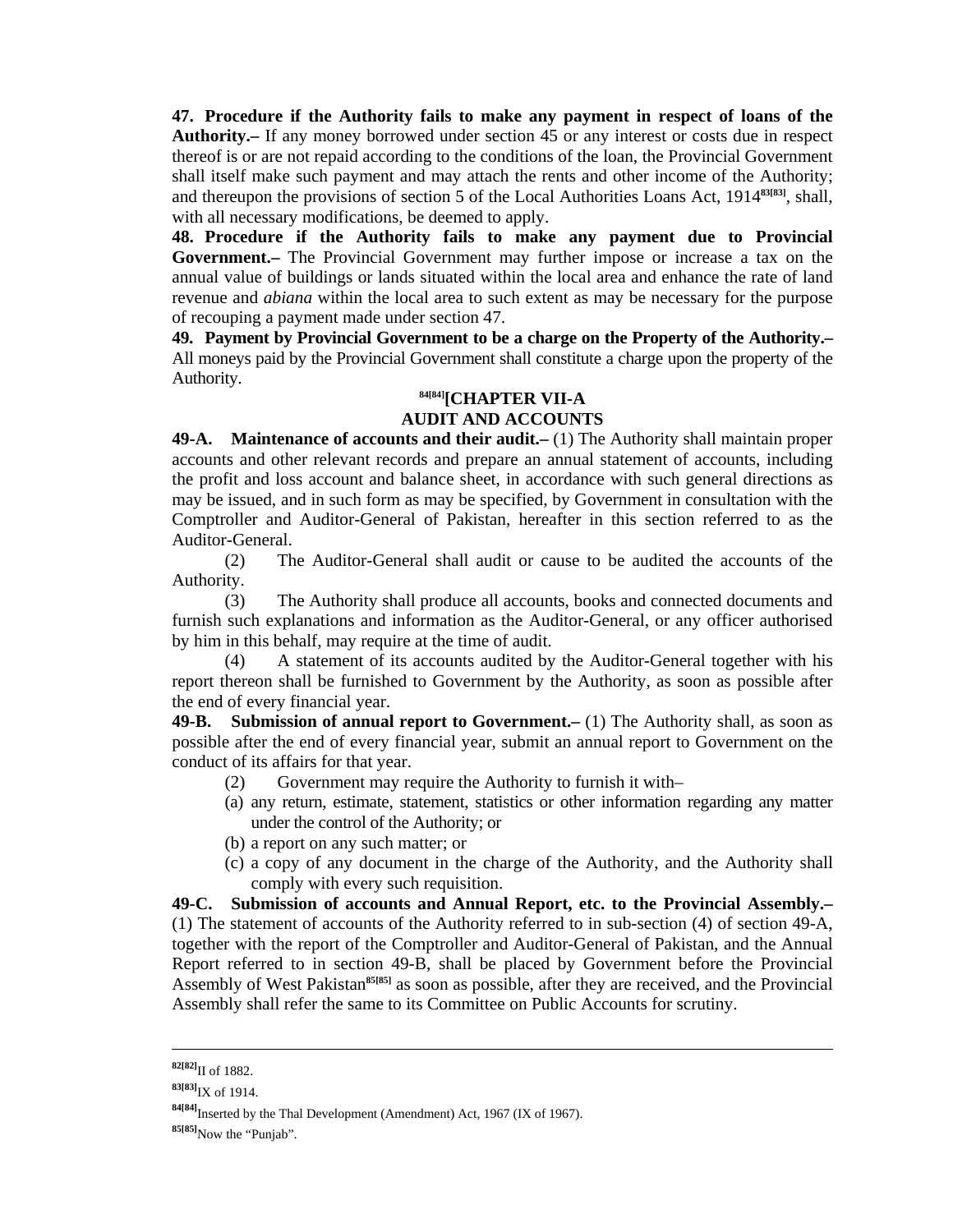(2) The Committee on Public Accounts shall scrutinize and examine the reports referred to it under sub-section (1) in the same manner as, and shall in respect thereof perform the same functions and exercise the same powers as are required by it to be performed and exercised in respect of appropriation accounts of the Provincial Government and the report of the Comptroller and Auditor-General of Pakistan thereon.

 (3) The Authority shall produce such documents and furnish such explanation and information to the Committee referred to in sub-section (1) as the Committee may require at the time of the examination of the accounts.]

#### **CHAPTER VIII RULES AND BYE-LAWS**

**50. Power of Provincial Government to make rules.–** (1) In addition to the power conferred by any other provision of this Act, the Provincial Government may by notification in the Gazette make rules consistent with this Act:-

- (i) as to the authority on which money may be paid from the Authority Fund;
- (ii) for fixing the fees payable for copies of, or extracts from, the records furnished by the Chairman;
- (iii) as to the employment, payment, suspension and removal of officers and servants of the Authority and the conduct of such officers and servants;
- (iv) as to the intermediate office or offices (if any) through which correspondence between the Authority and the Provincial Government or servants of the Government shall pass;
- (v) as to the accounts to be kept by the Authority, the manner in which such accounts shall be audited and published, and the powers of auditors in respect of disallowance and surcharge;
- (vi) as to the authority by whom, the conditions subject to which and the mode in which contracts may be entered into and executed on behalf of the Authority;
- (vii) as to the preparation of estimates of income and expenditure of the Authority and the authority by whom and the conditions subject to which such estimates may be sanctioned;
- (viii) as to the returns, statements and reports to be submitted by the Authority;
- (ix) to prescribe and define the mutual relations to be observed between the Authority and other local authorities in any matter in which they are jointly interested;
- (x) for regulating the grant of leave of absence, leave allowance and acting allowance to the officers and servants of the Authority;
- (xi) for establishing and maintaining a provident or annuity fund for compelling all or any of the officers in the service of the Authority or of the Tribunal (other than any servant of Government in respect of whom a contribution is paid under section 70) to contribute to such fund at such rates and subject to such conditions as may be prescribed by such rules and for supplementing such contributions out of the funds of the Authority:

 Provided that a Government servant, employed as an officer or servant of the Tribunal shall not be entitled to leave or leave allowances otherwise than as may be prescribed by the conditions of his service under the Government;

 (xii) for determining the conditions under which the officers and servants of the Authority or of the Tribunal, or any of them, shall on retirement receive gratuities or compassionate allowances; and the amount of such gratuities and compassionate allowances:

 Provided that it shall be at the discretion of the Authority or of the Tribunal, as the case may be, to determine whether all such officers and servants or any, and if so which of them, shall become entitled on retirement to any such gratuities or compassionate allowances as aforesaid;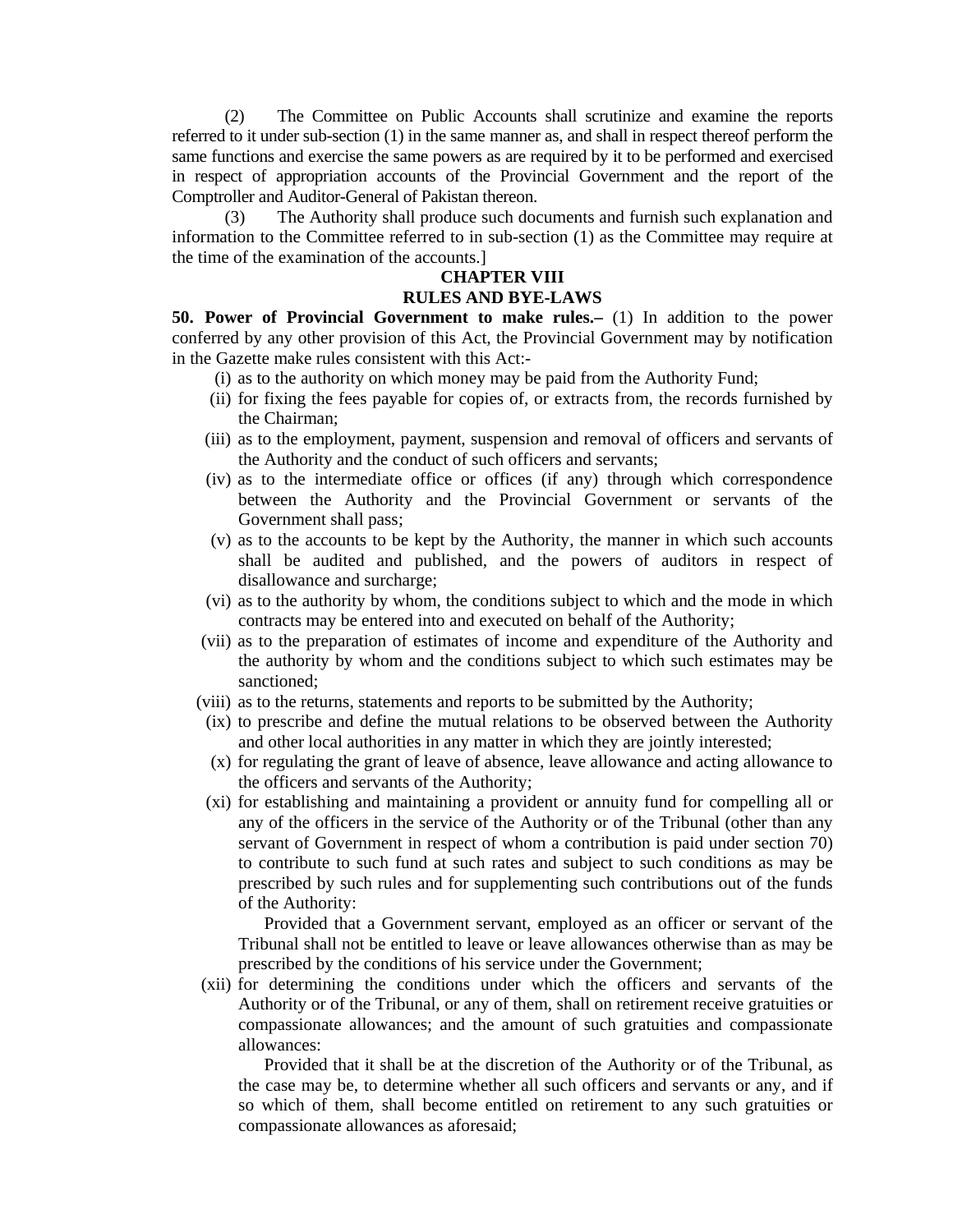- (xiii) generally for the guidance of the Authority and public officer in all matters connected with the carrying out of the provisions of this Act;
- (xiv) for regulating the grant of subsidies to the Authority by the Provincial Government, the conditions under which they may be earned or forfeited and the arrangements for their repayment **86[86]**[;]
- **87[87]**[(xv) to prescribe the manner in which the proceedings of the meetings of the Authority or the Committees shall be recorded and confirmed;
	- (xvi) to prescribe the manner in which the Authority shall prepare and submit its budget to the Provincial Government;
	- (xvii) to prescribe the qualifications for appointment to the posts requiring professional skill;
	- (xviii) as to the procedure to be followed for the employment, punishment including suspension, removal or dismissal of officers and servants of the Authority and appeals from orders of punishment;
- **88[88]**[(xix) to prescribe the manner in which and the officers to whom appeals and revisions shall lie against the orders passed by the Chairman or any officer of the Authority or the Administrator or any other officer of Provincial Government in connection with the colonization of lands belonging to and vested in the Authority.]]

 (2) All acts authorised or enjoined under this Act shall be held to be authorised or enjoined subject to such rules.

**51. Power of the Authority to make bye-laws.–** The Authority may from time to time with the previous sanction of the Provincial Government, make bye-laws consistent with this Act and with any rules made under this Act by the Provincial Government–

- (i) for fixing the amount of security to be furnished by any officer or servant of the Authority from whom it may be deemed expedient to require security;
- (ii) for associating persons with the Authority under sub-section (1) of section 12;
- (iii) for regulating the delegation of powers or duties of the Authority to committees or to the Chairman;
- (iv) for the guidance of persons employed by it under this Act;
- (v) for the management, use and regulation of dwellings constructed under any scheme under this Act; and
- (vi) generally for discharging of the functions of the Authority under this Act.

**52. Printing and sale of copies of bye-laws.–** (1) The Chairman shall cause the bye-laws made under section 46 to be printed and shall cause printed copies thereof to be delivered to any applicant on payment of such fees as may be fixed.

 (2) Notice of the fact of copies of bye-laws being obtainable at the said price and of the place where and the person from whom the same are obtainable shall be given by the Chairman by advertisement in a newspaper or newspapers.

**53. Power of Provincial Government to cancel bye-laws made under section 51.–** The Provincial Government may, after previous publication of its intention, cancel any bye-laws made by the Authority which it has sanctioned, and thereupon the bye-laws shall cease to have effect.

#### **CHAPTER IX**

#### **PROCEDURE AND PENALTIES**

**54. Stamping signature on notices or bills.–** Every notices or bill issued by the Authority under this Act shall be signed by the Chairman, or by any other Member or any officer or servant of the authority specially or generally authorized by the Authority, or so authorised

**<sup>86[86]</sup>**Substituted by the Thal Development (Amendment) Act, 1955 (XX of 1955), for the "full-stop". **87[87]**Added *ibid.*

**<sup>88[88]</sup>**Added by the Thal Development (Amendment) Act, 1955 (XX of 1955), and, then, substituted by the Thal Development (Amendment) Act, 1973 (XXVII of 1973) and shall be deemed to have always been so substituted.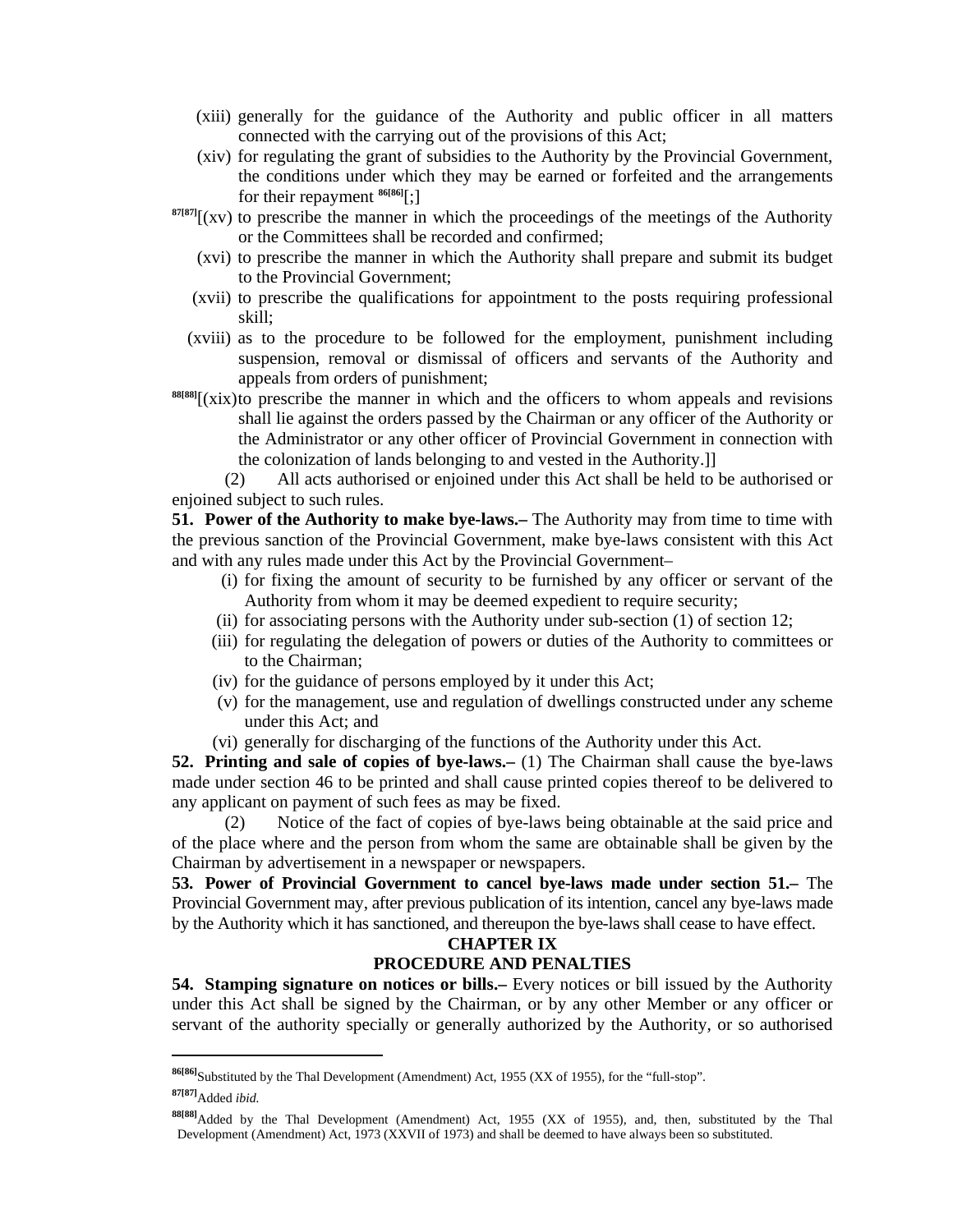by the Chairman under sub-section (1) of section 19, and every such notice or bill shall be deemed to be properly signed, if it bears the facsimile of the signature of the Chairman or such Member, officer or servant stamped or printed thereon.

**55. Method of giving public notice.–** Subject to the provisions of this Act, every public notice required under this Act shall be deemed to have been duly given if it is published in some newspaper and posted upon a notice board to be exhibited for public information at the building in which the meetings of the Authority are ordinarily held.

**56. Service of notice.–** (1) Every notice other than a public notice, and every bill, issued under this Act shall, unless it is under this Act otherwise expressly provided, be served or presented–

- (a) by giving or tendering the notice or bill, or sending it by registered post, to the person to whom it is addressed, or
- (b) if such person cannot be found, then by leaving the notice or bill at his last known place of abode, or by giving or tendering it to some adult male member or servant of his family, ordinarily residing with him, or by causing it to be affixed on some conspicuous part of the building or land to which it relates.

 (2) When a notice is required or permitted under this Act to be served upon an owner, occupier or tenant, as the case may be, of a building or land, it shall not be necessary to name the owner, occupier or tenant therein, and the service thereof, in cases not otherwise specially provided for in this Act, shall be effected either–

- (a) by giving or tendering the notice, or sending it by post, to the owner, occupier or tenant, or if there by more owners, occupiers or tenants than one to any one of them; or
- (b) if such owner, occupier or tenant cannot be found, then by giving or tendering the notice to an adult male member or servant of his family ordinarily residing with him or by causing the notice to be affixed on some conspicuous part of the building or land to which it relates.

 (3) Whenever the person on whom a notice or bill is to be served is a minor, service upon his guardian or upon an adult male member or servant of his family ordinarily residing with him shall be deemed to be service upon the minor.

**57. Disobedience to Act or to notice.–** Where under this Act or a notice issued thereunder the public or any person is required to do or to refrain from doing any thing, a person who fails to comply with such requisition shall, if such failure is not an offence punishable under any other section, be liable on conviction by a Magistrate to a fine not exceeding five hundred rupees for every such failure, and in the case of a continuing breach, to a further fine which may extend to fifty rupees for every day after the date of last conviction during which the offender is proved to have persisted in the breach:

 Provided that when the notice fixes a time within which a certain act is to be done, and no time is specified in this Act, it shall rest with the Magistrate to determine whether the time so fixed was reasonable time within the meaning of this Act.

**58. Powers of the Authority to execute works on failure to comply with notice.–** If a notice has been given by the Authority under this Act to a person requiring him to execute a work in respect of any property, movable or immovable, public, or private, or to provide or do or refrain from doing anything within a time specified in the notice, and if such person fails to comply with such notice, then the Authority may cause such work to be executed or such thing to be provided or done, and may recover all expenses incurred by it on such account from the said person.

**59. Liability of occupier to pay in default of owner.–** (1) If the person to whom the notice mentioned in section 53 has been given is the owner of the property in respect of which it is given, the Authority may (whether any action or other proceedings has been brought or taken against such owner or not) require the person (if any) who is the occupier or tenant of such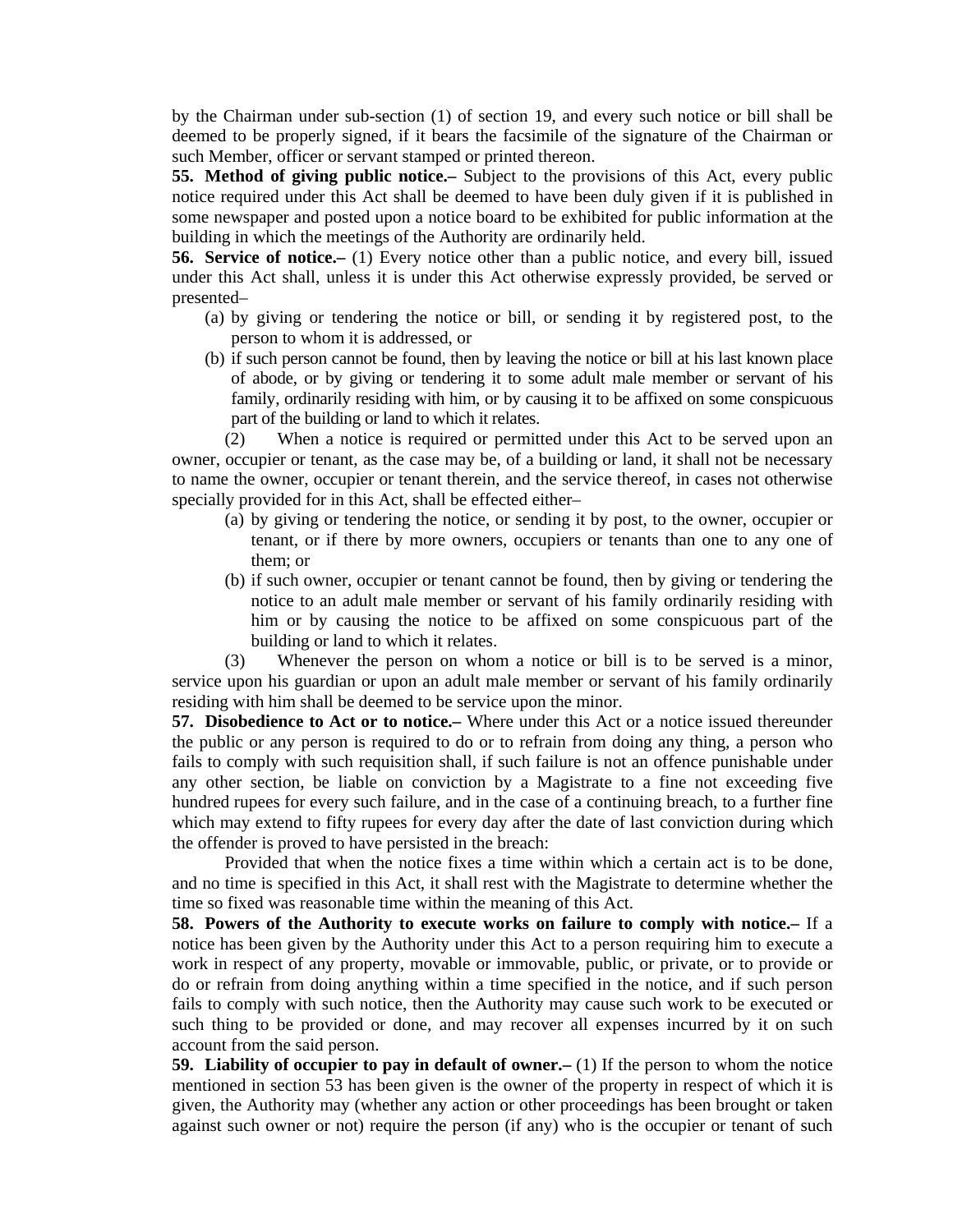property or a part thereof under such owner, to pay to the Authority instead of paying to the owner the rent payable by him in respect of such property, as it falls due, up to the amount recoverable from the owner under section 58; and any such payment made by the occupier or tenant to the Authority shall be deemed to have been made to the owner of the property.

 (2) For the purpose of deciding whether action should be taken under sub-section (1) the Authority may require an occupier or tenant of property to furnish information as to the sum payable by him as rent on account of such property and as to the name and address of the person to whom it is payable; and if the occupier or tenant refuses to furnish such information he shall be liable for the whole of the expenses as if he were the owner.

**60. Right of occupier to execute works in default of owner.–** Whenever default is made by the owner of a building or land in the execution of a work required under this Act to be executed by him, the occupier or tenant of such building or land may, with the approval of the Authority, cause such work to be executed and the expense thereof shall be paid by the owner, or the amount may be deducted out of rent from time to time becoming due from him to such owner.

**61. Procedure upon opposition to execution by occupier.–** (1) If, after receiving information of the intention of the owner of any building or land to take any action in respect thereof in compliance with a notice issued under this Act, the occupier or tenant refuses to allow such owner to take such action, the owner may apply to a Magistrate.

 (2) The Magistrate upon proof of such refusal may by order in writing require the occupier or tenant to give the owner reasonable facility for executing such works, with respect to such building or land, as may be necessary for compliance with the notice, and may also, if he deems fit, order the occupier or tenant to pay to the owner the costs relating to such application or order.

 (3) If, after the expiration of eight days from the date of the Magistrate's order, the occupier or tenant continues to refuse to allow the owner to execute such work the occupier or tenant shall be liable upon conviction, to a fine which may extend to twenty-five rupees for every day during which he has so continued to refuse.

 (4) Every owner, during the continuance of such refusal, shall be discharged from any penalties to which he might otherwise have become liable by reason of his default in the execution of such works.

**62. Recovery of cost of work by the occupier.–** When the occupier or tenant of a building or land has, in compliance with a notice issued under this Act, executed a work for which the owner of such building or land is responsible either in pursuance of the contract of tenancy or by law, he shall be entitled to recover from the owner by deduction from the rent payable by him or otherwise the reasonable cost of such work.

**63. Relief to agents and trustees.–** (1) When a person, by reason of his receiving, or being entitled to receive, the rent of immovable property as trustee or agent of a person or society would, under this Act, be bound to discharge an obligation imposed by this Act on the owner of the property for the discharge of which money is required, he shall not be bound to discharge the obligations unless he has, or but for his own improper act or default might have had, in his hands funds belonging to the owner sufficient for the purpose.

 (2) When an agent or trustee has claimed and established his right to relief under this section, the Authority may give him notice to apply to the discharge of such obligation as aforesaid the moneys which come to his hands on behalf or for the use of the owner, and should he fail to comply with such notice, he shall be deemed to be personally liable to discharge such obligation.

**64. Penalty for removing fence, etc.–** If any person, without lawful authority–

 (a) removes any fence, or any timber used for proping or supporting any building, wall or other thing, or extinguishes any light set up at any place where the surface of a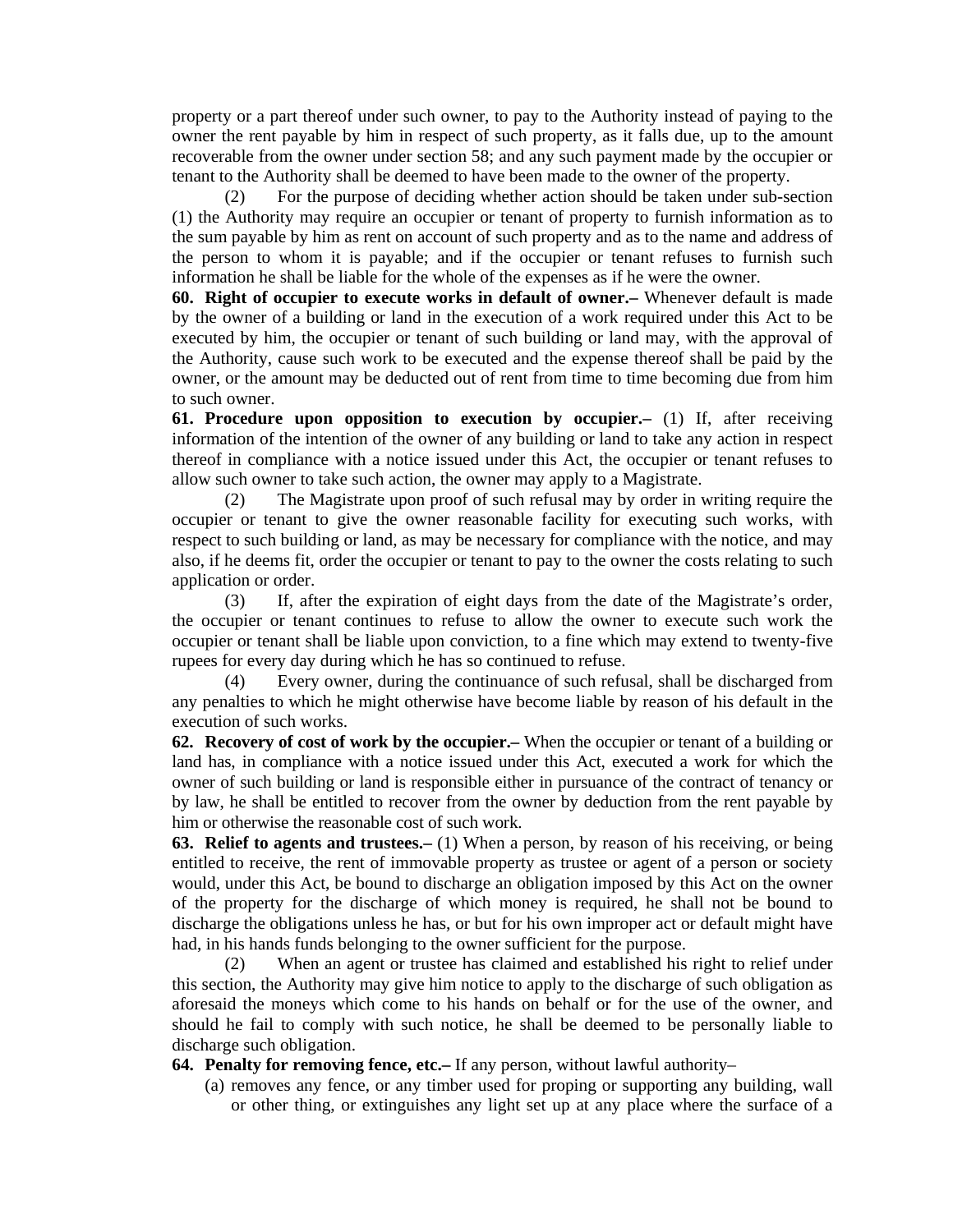street or other ground has been opened or broken up by the Authority for the purpose of carrying out any work; or

- (b) infringes any order given, or removes any bar, chain or post fixed by the Authority for the purpose of closing any street to traffic,
- he shall be punishable with fine which may extend to fifty rupees.
- **65. Penalty for obstructing contractor or removing mark.–** If any person–
	- (a) obstructs, or molests any person with whom the Authority has entered into a contract under this Act in the performance or execution of the contract by such person, or
	- (b) removes any mark set up for the purpose of indicating any level or direction necessary to the execution of works authorised under this Act,

he shall be punishable with fine which may extend to two hundred rupees or with imprisonment for a term which may extend to two months.

**66. Power of Authority in case of squatters and trespassers.–** When the Chairman is satisfied that any person has taken or is in possession of land comprised in any scheme, or any other land owned by or vested in the Authority, to which he has no right or title, the Chairman, or any person authorised by him in addition to any other powers he may possess, may forthwith, with the use of such force as may be necessary, re-enter upon the land, and resume possession of it and take possession of all crops, trees and buildings thereon on behalf of the Authority without payment of any compensation whatsoever.

**67. Penalty for unauthorized cultivation, etc.–** If any person, without permission of the Chairman of the Authority–

- (a) clears or breaks up for cultivation or cultivates any land which is owned by or in the possession of the Authority and is not included in any tenancy or allocated residential enclosures, or which has been set apart for the common purposes of a town or a village community or section of the same or for a road, canal or watercourse; or
- (b) erects any buildings on any such land; or
- (c) fells or otherwise destroys standing trees on such land; or
- (d) otherwise encroaches on any such land; or
- (e) makes an excavation or constructs a water channel on any such land,

he shall be punished on conviction by a Magistrate with a fine not exceeding two hundred rupees.

 *Explanation*– The felling of trees planted by an owner or tenant on any village road or watercourse traversing his holding is not an offence under this section.

**68. Additional powers of the Chairman of the Authority in regard to offences.–** When the Chairman of the Authority is satisfied that an act punishable under section 67 has been committed he may in lieu of proceedings against the offender under that section or after conviction of the offender under that section–

- (i) in the case of an offence under section 67, sub-section (a) confiscate the crops growing on any land cultivated in contravention of this Act or, if the crops have been cut, recover such sum as he may assess as the value thereof from the offender;
- (ii) in the case of an offence under section 67, sub-section (c), recover such sum as he may assess as the value of the trees or tree destroyed;
- (iii) in the case of an offence under section 67, sub-sections (b), (d) or (e) cause the building or other encroachment to be demolished or removed or the excavation or channels to be filled up and levy the cost of so doing from the person responsible for such act.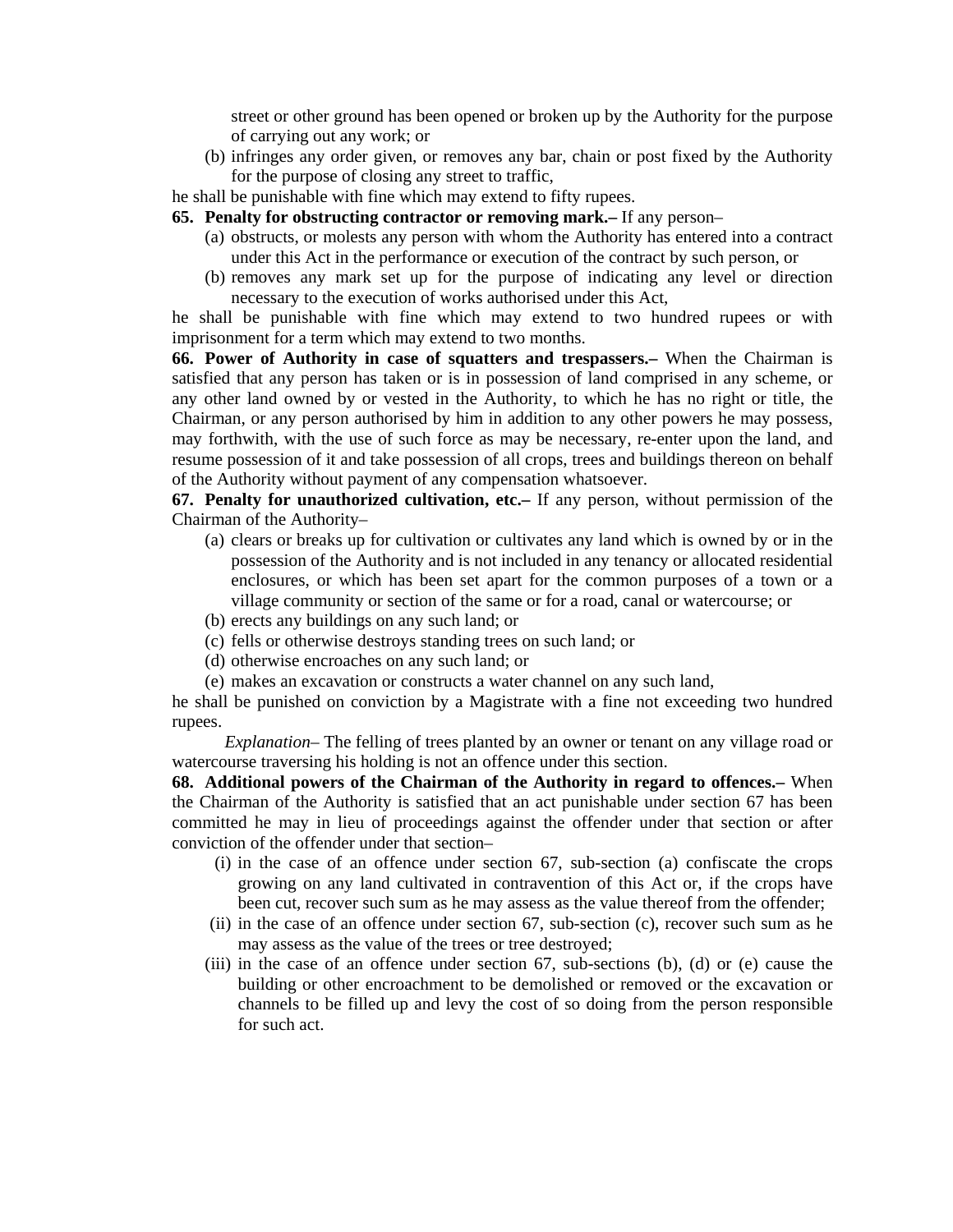# **CHAPTER X SUPPLEMENTAL PROVISIONS**

**69. Members, etc., deemed public servants.–** Every member, and every officer and servant of the Authority, and every member and officer and servant of the Tribunal, shall be deemed to be a public servant within the meaning of section 21 of the **89[89]**[Pakistan] Penal Code.

# **CONTRIBUTIONS BY THE AUTHORITY TOWARDS LEAVE, ALLOWANCES AND PENSIONS OF GOVERNMENT SERVANTS**

**70. Contributions by the Authority towards leave, allowances and pensions of Government servants.–** The Authority shall be liable to pay such contributions for the leave, allowances and pension of any Government servant employed as Chairman or as an officer or servant of the Authority, or as a member or officer or servant of the Tribunal as may be required by the conditions of his service under the Government to be paid to him or on his behalf.

### **LEGAL PROCEEDINGS**

**71. Authority for prosecution.–** No court shall take cognizance of any offence punishable under this Act, except on the complaint of the Chairman or some person authorised by the Authority or by the Chairman by general or special order in this behalf.

**72. Recovery of dues.–** The Chairman or any person generally or specially authorised by him may apply to the Collector for the recovery of any sum due under this Act or by agreement made under this Act and the Collector shall thereupon proceed to recover the sum due as if it were an arrear of land revenue.

**73. Powers of Chairman as to institution, etc., of legal proceedings and obtaining legal advice.–** The Chairman may, subject to the control of the Authority–

- (i) institute, defend or withdraw from legal proceedings under this Act,
- (ii) compound any offence against this Act,

 $\overline{a}$ 

- (iii) admit, compromise or withdraw any claim made under this Act, and
- (iv) obtain such legal advice and assistance as he may, from time to time, deem it necessary or expedient to obtain, or as he may be desired by the Authority to obtain, for any of the purposes referred to in the foregoing clauses of this section, or for securing the lawful exercise or discharge of any power or duty vested in or imposed upon the Authority or any officer or servant of the Authority.

**74. Indemnity to the Authority.–** No suit shall be maintainable against the Authority, or any Member, or any officer or servant of the Authority or any person acting under the direction of the Authority, or of the chairman or of any officer or servant of the Authority in respect of anything done lawfully and in good faith and with due care and attention under this Act.

<sup>90[90]</sup>[74-A. Bar of jurisdiction of Civil Courts.– A Civil Court shall have no jurisdiction in any matter, which the Collector is empowered by this Act to dispose of and shall not take cognizance of the manner in which the Provincial Government, Board of Revenue, Collector or any other Revenue Officer exercises any power vested in him by or under this Act.]

**75. Notice of suit against the Authority, etc.–** (1) No suit shall be instituted against the Authority or any Member, or any person associated with the Authority under section 12 or any member of a Committee appointed under section 13 or any officer or servant of the Authority or any person acting under the direction of the Authority or of the Chairman or of any officer or servant of the Authority, in respect of an act purporting to be done under this Act, until the expiration of two months next from notice in writing has been, in the case of the Authority, left at its office, and in any other case delivered to or left at the office or place of abode of the person to be sued, explicitly stating the cause of action, the nature of the relief

**<sup>89[89]</sup>**Substituted, for the word "Indian", by the Punjab Laws (Adaptation, Revision and Repeal) Act, 1954 (XV of 1955), section 2, Schedule I, Part III.

**<sup>90[90]</sup>**Added by the Thal Development (Punjab Amendment)Act, 1975 (XLVI of 1975), with effect from 29th July, 1949.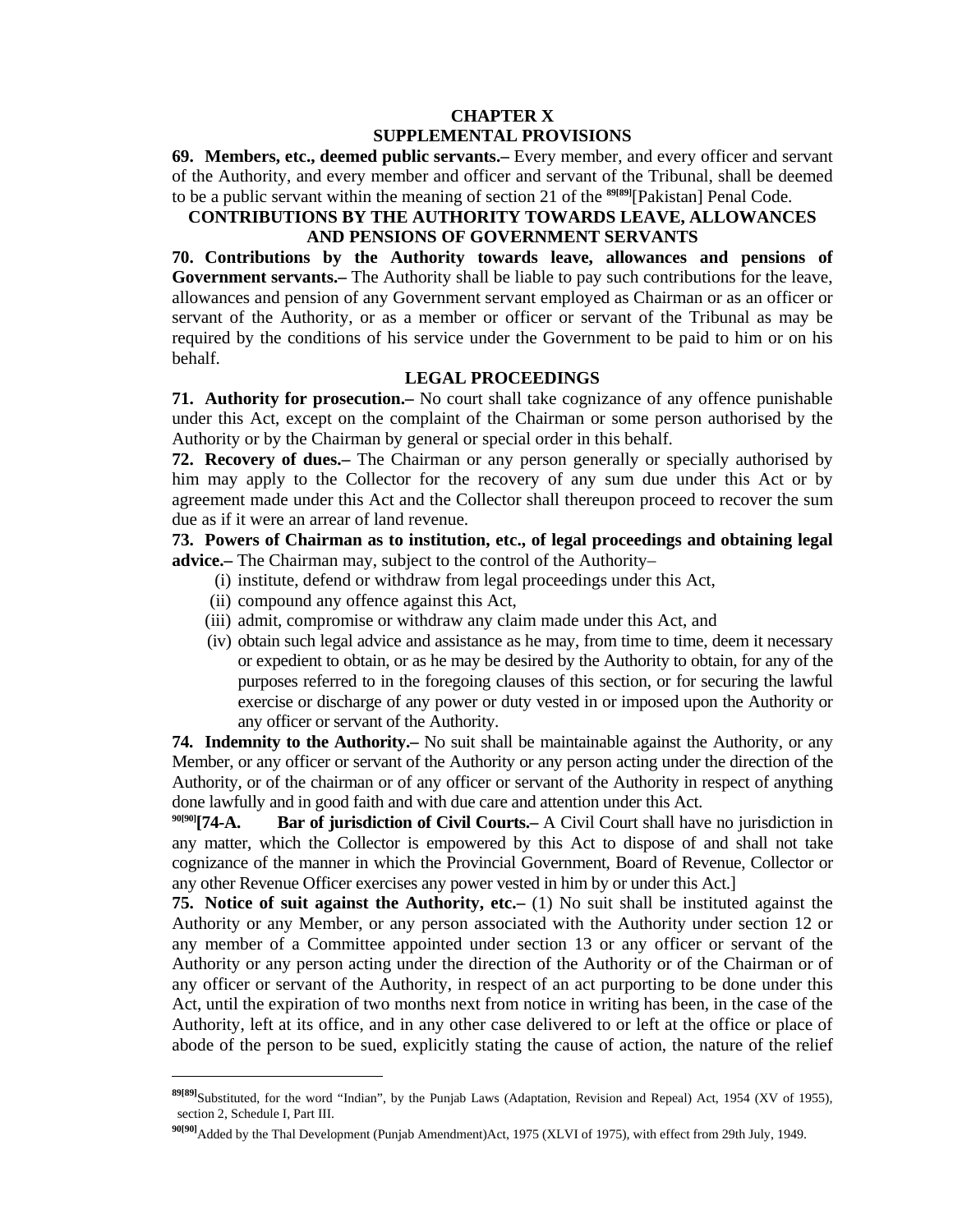sought, the amount of compensation claimed and the name and place of abode of the intending plaintiff; and in case the suit is filed the plaint shall contain a statement that such notice has been so delivered or left.

 (2) If the Authority or other person referred to in sub-section (1) shall before the action is commenced have tendered in the opinion of the court sufficient amends to the plaintiff the plaintiff shall not recover any sum in excess of the amount so tendered and shall also pay all costs incurred by the defendant after such tender.

 (3) No action such as is described in sub-section (1) shall, unless it is an action for the recovery of immovable property or for declaration of the title thereto, be commenced otherwise than within six months next after the accrual of the cause of action:

 Provided that nothing in sub-section (1) shall be construed to apply to a suit wherein the only relief claimed is an injunction of which the object would be defeated by the giving of the notice or the postponement of the commencement of the suit or proceedings.

 $\frac{91[91]}{(4)}$  Where any such suit is instituted without delivering or leaving such notice as aforesaid or before the expiration of the said period of two months or where the plaint does not contain a statement that such notice has been so delivered or left, the plaintiff shall not be entitled to any costs.]

#### **EVIDENCE**

**76. Mode of proof of the Authority's records.–** A copy of any receipt, application, plan, notice, order, entry in a register, or other document in the possession of the Authority, shall if duly certified by the legal-keeper thereof, or other person authorised by the Authority in this behalf be received as *prima facie* evidence of the existence of the entry or document and shall be admitted as evidence of the matters and transactions therein recorded in every case where, and to the same extent, as the original entry or document would, if produced, have been admissible to prove such matters.

**77. Restriction on the summoning of the Authority's servants to produce documents.–** No member or officer or servant of the Authority shall in any legal proceedings to which the Authority is not a party be required to produce any register or document the contents of which can be proved under the preceding section by a certified copy, or to appear as a witness to prove the matters and transactions recorded therein unless by order of the Court made for special cause.

**<sup>91[91]</sup>**Added by The Thal Development (Amendment) Ordinance, 1985 (XIV of 1985).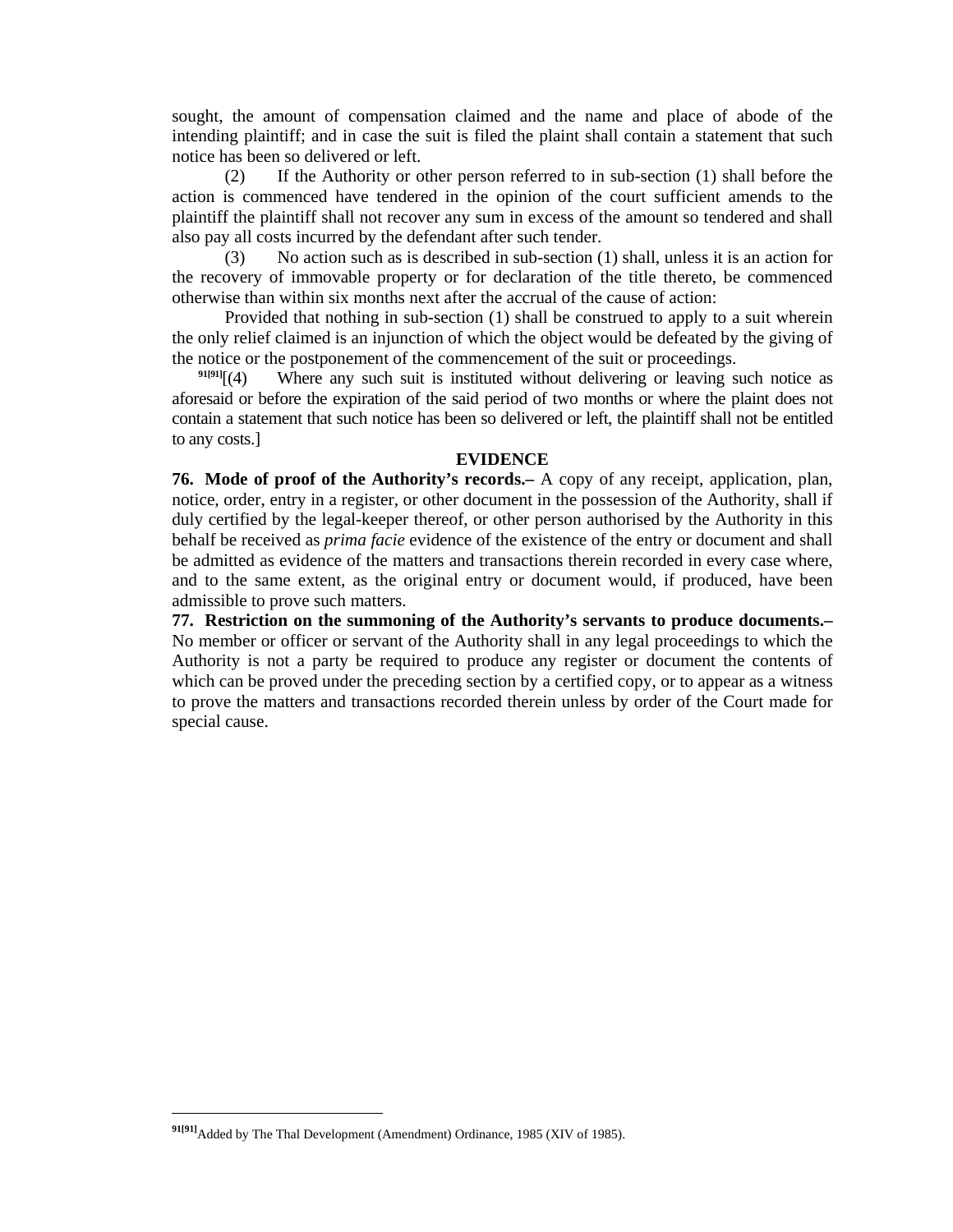### **VALIDATION**

**78. Validation of acts and proceedings.–** (1) No act done or proceedings taken under this Act shall be questioned on the ground merely of–

- (a) the existence of any vacancy in, or any defect in the constitution of the Authority or, of any committee; or
- (b) any person having ceased to be a Member; or
- (c) any Member or any person associated with the Authority under section 12 or any other member of a committee appointed under this Act having voted or taken any part in any proceeding in contravention of section 15; or
- (d) the failure to serve a notice on any person, where no substantial injustice has resulted from such failure; or
- (e) any omission, defect or irregularity not affecting the merits of the case.

 (2) Every meeting of the Authority, the minutes of the proceedings of which have been duly signed as prescribed in clause (e), sub-section (1) of section 11, shall be taken to have been duly convened and to be free from all defects and irregularities.

#### **COMPENSATION**

**79. General power of the Authority to pay compensation.–** In any case not otherwise expressly provided for in this Act the Authority may pay reasonable compensation to any person who sustains damage by reason of the exercise of any of the powers vested under this Act in the Authority or the Chairman or any officer or servant of the Authority.

**80. Compensation for damage to Authority's property.** (1) If on account of any act or omission, any person has been convicted of any offence under this Act, and by reason of such act or omission damage has occurred to any property of the Authority, compensation shall be paid by the said person for the said damage notwithstanding any punishment to which he may have been sentenced for the said offence.

 (2) In the event of dispute, the amount of compensation payable by the said person shall be determined by the Court before whom he was convicted of the said offence.

 (3) If the amount of any compensation due under this section be not paid, the same shall be recovered under a warrant from the said Magistrate, as if it were a fine imposed by him on the person liable therefor.

#### **DISSOLUTION OF THE AUTHORITY**

**81. Ultimate dissolution of the Authority and transfer of its assets and liabilities to an Administrator.–** (1) When all schemes sanctioned under this Act have been executed or have been so for executed as to render the continued existence of the Authority, in the opinion of the Provincial Government, unnecessary, or when in the opinion of the Provincial Government it is expedient that the Authority shall cease to exist, the Provincial Government may by notification declare that the Authority shall be dissolved from such date as may be specified in this behalf in such notification; and the Authority shall be deemed to be dissolved accordingly.

- (2) From such date–
- (a) all properties, funds and dues which are vested in or realisable by the Authority and the Chairman respectively shall vest in and be realisable by an Administrator appointed by the Provincial Government in this behalf;
- (b) all liabilities which are enforceable against the Authority shall be enforceable only against the Administrator;
- (c) for the purpose of completing the execution of any scheme, sanctioned under this Act which has not been fully executed by the Authority, and of realising properties, funds, and dues referred to in clause (a) the functions of the Authority and the Chairman under this Act shall be discharged by the Administrator; and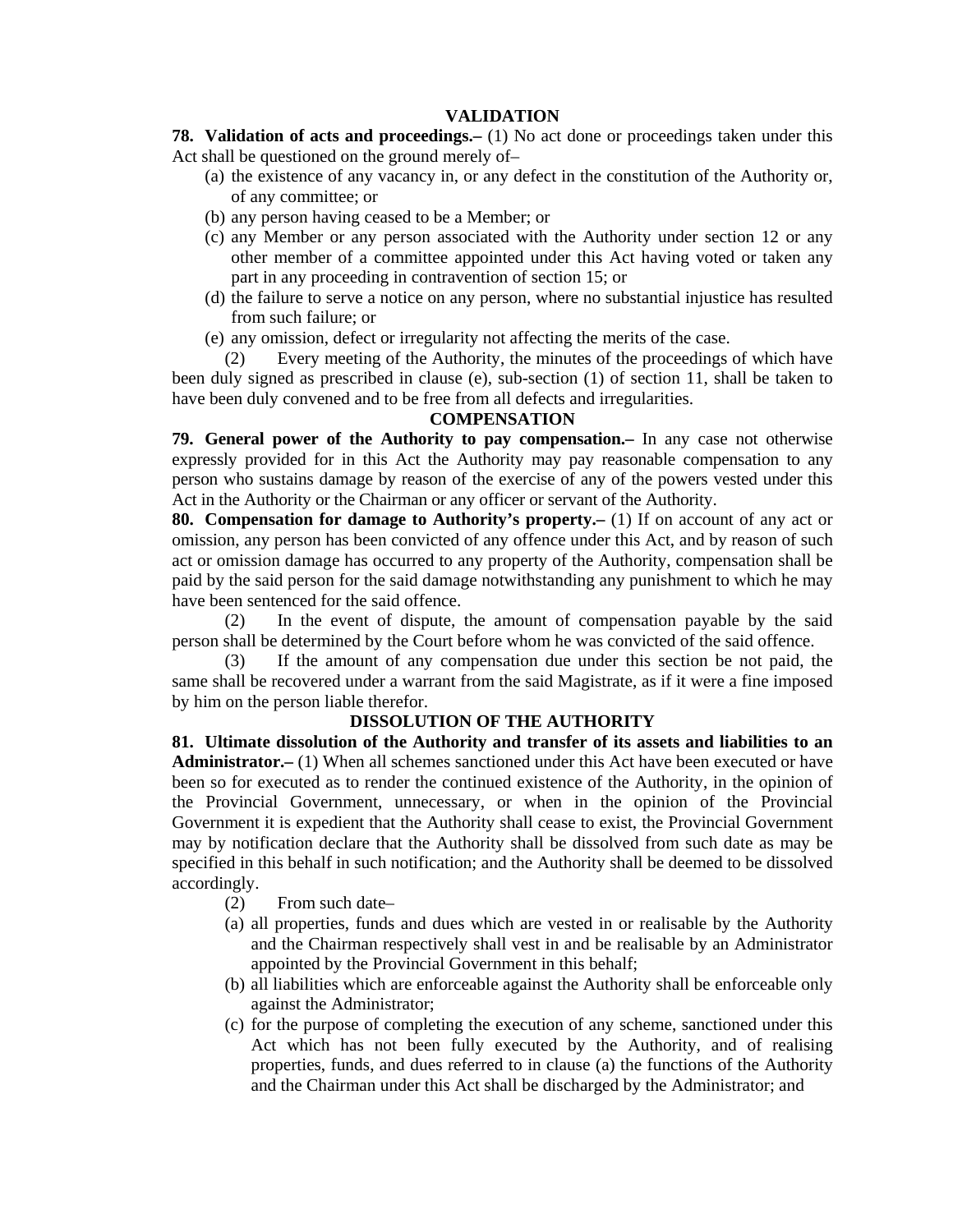(d) the Administrator shall keep separate accounts of all moneys respectively received and expended by him under this Act, until all loans raised hereunder have been re-

paid, and until all other liabilities referred to in clause (b) have been duly met.<br><sup>92[92]</sup>[(3) The Administrator may delegate any of his powers and functions under The Administrator may delegate any of his powers and functions under this section to any authority or officer subordinate to the Provincial Government, or any person employed by the Authority under section 16.]<br><sup>93[93]</sup>[(4) The Administrator may dispo

The Administrator may dispose of the rights, properties and assets of the Authority, and discharge the liabilities of the Authority, subject to such directions as may be given by Government from time to time.

 (5) The Administrator in the matter of writing off losses shall have the same powers as are conferred by the Government on its Administrative Department:

 Provided that cases involving writing off losses for amounts larger than those covered by the powers given by this sub-section shall be referred by the Administrator to and decided by the Government.

 (6) Any properties and assets left over after all the liabilities have been discharged shall vest in the Government and all liabilities left undischarged after all the properties and assets have been disposed of shall become the liabilities of the Government.

 (7) The Administrator shall be deemed to have always had the powers to make such provision as may appear to him to be necessary and expedient for such other matters, including the withholding of the payment of Authority's contribution towards the Provident Fund of a subscriber or the retrenchment, transfer, absorption or reinstatement of the servants of the Authority as may be incidental to or consequential upon the dissolution of the Authority.]<br><sup>94[94]</sup>[**82.** 

**Cessation of certain provisions of the Ordinance.**— Clause (i) of sub-section (1) of section 21, sub-section (2) of section 21, section 35 and section 36 shall cease to operate after twelve months from the date of commencement of the **95[95]**Thal Development Act (Amendment) Ordinance, 1955:

Provided that the cessation of the provisions hereinbefore mentioned shall not–

- (a) affect any right, privilege, obligation or liability acquired, accrued or incurred, or
- (b) affect any penalty, forfeiture or punishment in respect of anything done or suffered thereunder before the said provisions ceased to operate.]

# **96[96][DELEGATION OF POWERS, DUTIES AND FUNCTIONS BY THE PROVINCIAL GOVERNMENT**

**83. Delegation of powers, duties and functions by the Provincial Government.–** The Provincial Government may, by notification, delegate any of its powers, duties and functions under this Act to any authority subordinate to it.]

### **SCHEDULE**

(*Referred to in section* 35)

# **FURTHER MODIFICATIONS IN THE LAND ACQUISITION ACT, 1894 (HEREINAFTER CALLED "THE SAID ACT")**

**1.** Amendment of section 3.– After clause (g) in section 3 of the said Act, the following shall be deemed to be added:-

 "(h) "Authority" shall mean the Thal Development Authority appointed under the Thal Development Act, 1949.

**<sup>92[92]</sup>**Added by the Thal Development Act (West Pakistan Amendment) Ordinance, 1969 (XXIX of 1969).

**<sup>93[93]</sup>**Added by the Thal Development (Amendment) Act, 1973 (XXVII of 1973), and shall be deemed to have always been so added.

**<sup>94[94]</sup>**Added by the Thal Development (Amendment) Act, 1955 (XX of 1955), section 28.

**<sup>95[95]</sup>**Came into Force on 14th January, 1955.

**<sup>96[96]</sup>**Added by the Thal Development (West Pakistan Second Amendment) Ordinance, 1959 (XLIV of 1959), section 2.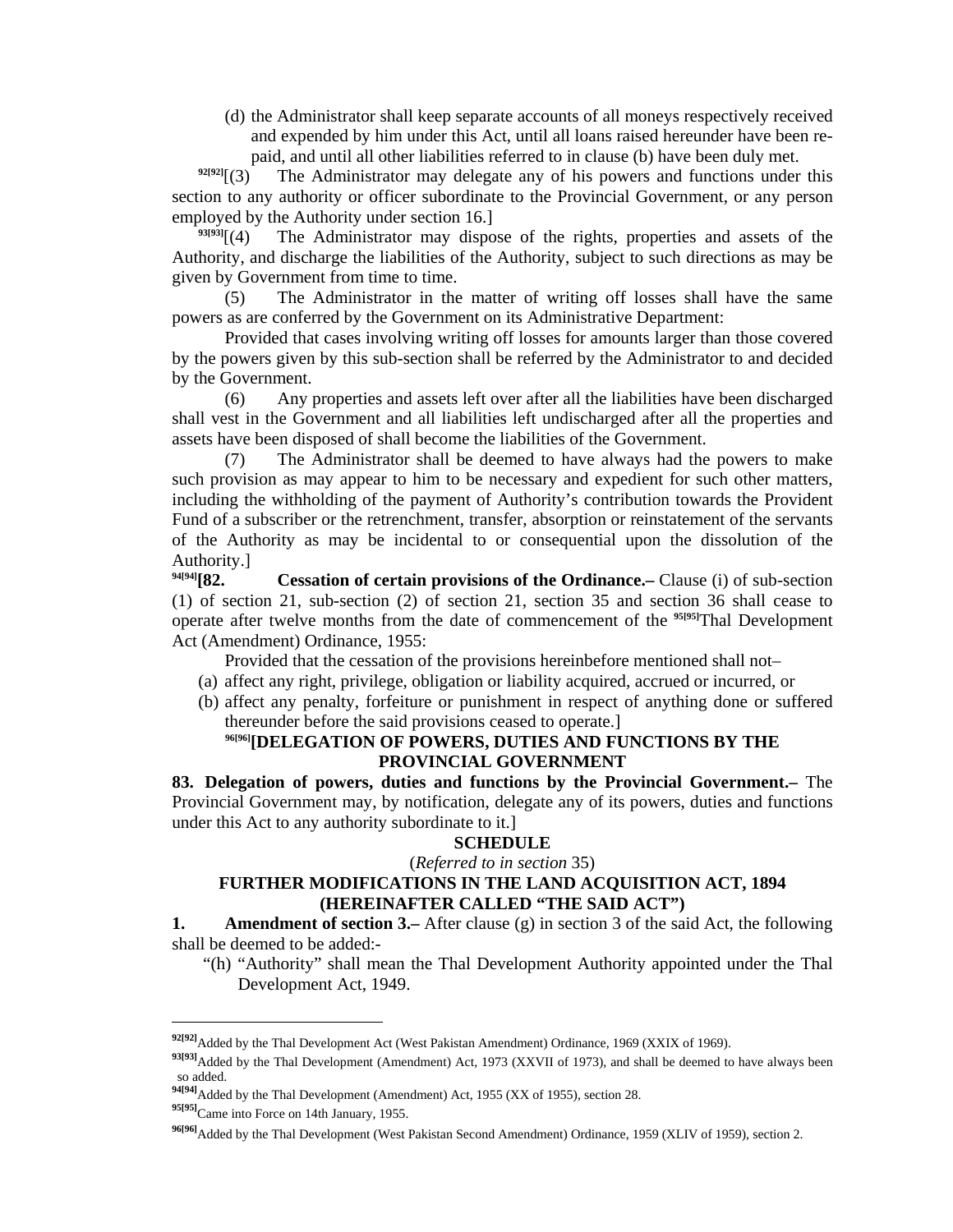**97[97]**[(i) "Net income" from land shall mean the net assets or the landlord's share, as assumed by the Settlement Officer for the same class of land in the same Assessment Circle, during the last Settlement subject to deduction of 25 per cent on account of land revenue, cesses, collection, charges and other dues:

 Provided that in the case of such land as has not borne at least four harvests during the four years immediately preceding the date of the publication of the first notice under section 22 of the Thal Development Act, 1949, or the date of notification under section 36 of that act, whichever is earlier, the "net income" shall mean one-third of the net assets or the landlord's share as assumed at the last Settlement for *barani* land in the same Assessment circle during the last Settlement subject to a deduction of 25 per cent on account of land revenue, cesses, collection, charges and other dues.]

 (j) "rates and cesses" have the same meaning as given in section 3(9) of the **98[98]**Land Revenue Act, 1887."

**2. Notification under section 4 and declaration under section 6 to be replaced by notification under sections 22 and 26 of this Act.**–(1) The first publication of a notice of a development scheme under section 22 of the Thal Development Act, 1949, shall be substituted for and have the same effect as publication in the Gazette and in the locality, of a notification under sub-section (1) of section 4 of the said Act, except where a notification under section 4 or a declaration under section 6 of the said Act has previously been made and is still in force.

 (2) Proceedings under section 23 and sub-section (1) of section 24 of the Thal Development Act, shall be substituted for and have the same effect as proceedings under section 5-A of the said Act.

 (3) Subject to the provisions of paragraphs 10 and 11 of this schedule, the publication of a notification under section 26 of the Thal Development Act shall be substituted for and have the same effect as a declaration by the Provincial Government under section 6 of the said Act, unless a declaration under the last mentioned section has previously been made and is still in force.

**99[99][2-A. Amendment of section 9.–** In sub-section (2) of section 9 of the said Act, after the first sentence ending with the word and figure "section 8" the following sentence shall be deemed to have been inserted:-

 "The notice shall furthermore contain a direction to the effect that any person interested may, if he so chooses, while preferring his claim to compensation for his interest in the land, intimate to the Collector in writing his opinion that compensation be paid to him–

- (a) on the basis of the average price derived from the sale transactions in respect of which mutations have been attested during the five years immediately preceding the 30th June, 1939, and which relate to the same class of land in the same revenue estate in which the land to be acquired is situated; or
- (b) if no mutations of sale transactions of land in that revenue estate were attested during the five years preceding the 30th June, 1939, then on the basis of the average price derived from the sale transactions relating to the same class of land about which mutations have been attested during the said period in all the contiguous revenue estates in the same assessment circle".]

**3.** Amendment of section 11.– The fullstop at the end of section 11 of the said Act shall be deemed to be changed to a semi-colon, and the following shall be deemed to be added, namely:-

**<sup>97[97]</sup>**Substituted, for the original clause (i) by the Thal Development (Amendment) Act, 1951 (V of 1951), section 3. **98[98]**Repealed by the Land Revenue Act, 1967.

**<sup>99[99]</sup>**Added by the Thal Development (Amendment) Act, 1951 (V of 1951) section 4.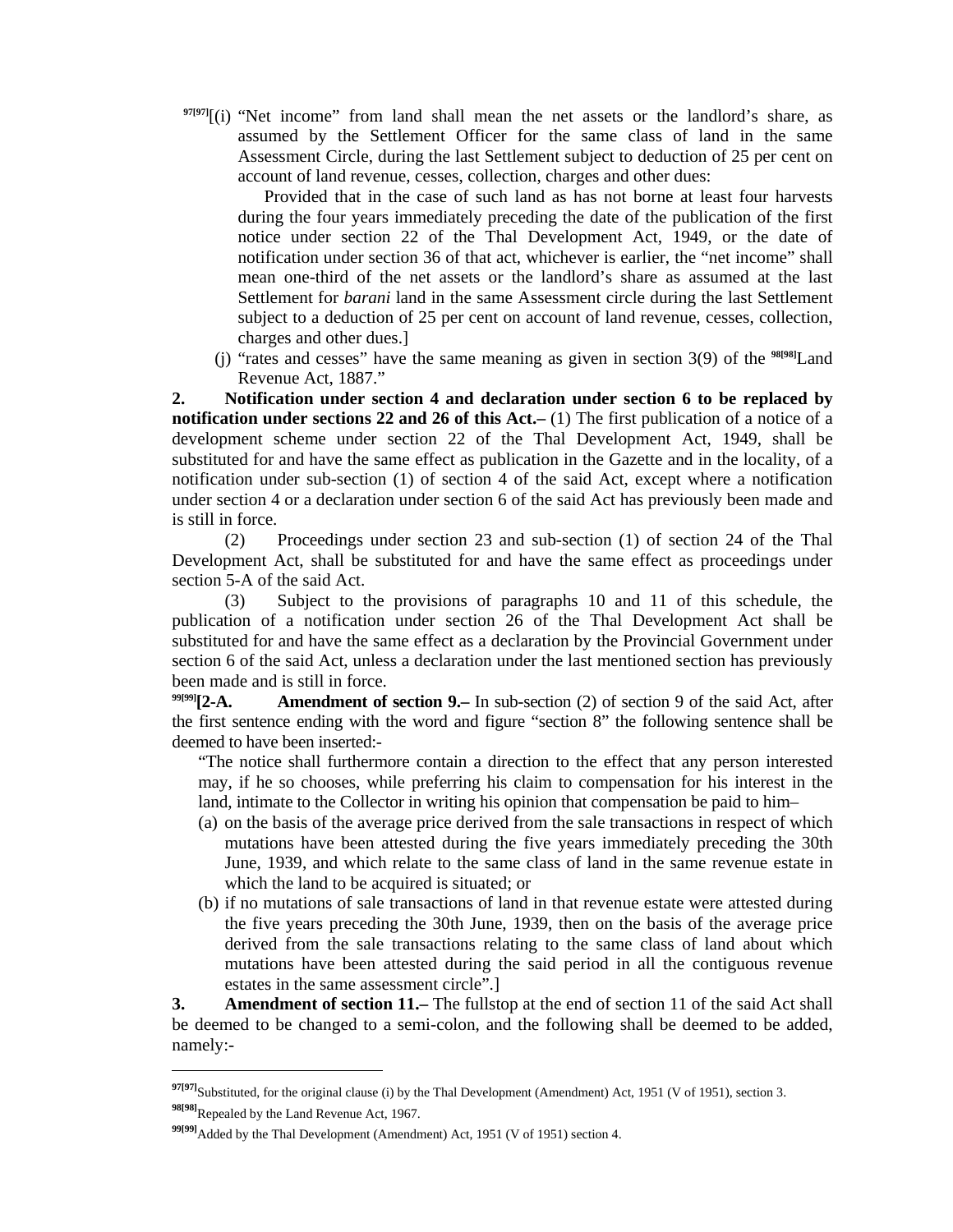"and (iv) the costs which, in his opinion, should be allowed to any person who is found to be entitled to compensation, as having been actually and reasonably incurred by such person in preparing his claim and putting his case before the Collector.

 The Collector may disallow, wholly or in part, costs incurred by any person, if he considers that the claim made by such person for compensation is extravagant."

**4. Amendment of section 15.–** In section 15 of the said Act, for the word and figures "and 24" the figures, word, and letter "24 and 24-A", preceded by a comma, shall be deemed to be substituted.

**5. Amendment of section 17.–** For section 17 of the said Act the following shall be deemed to be substituted–

- "17. (1) In cases where the Authority considers it expedient to take possession of the land at any time before an award under section 11 of the Land Acquisition Act has been made it shall, notify this fact in writing to the Collector intimating in addition the date by which the land is required by it. The Collector shall, after causing a notice to this effect to be served on the person interested, take possession of the land and transfer it to the Authority in whom it shall vest absolutely free from all encumbrances subject to its liability to pay any amount which may be incurred on account of acquisition.
	- (2) The Collector shall at the time of taking possession of land offer to the persons interested compensation for the standing crops and trees (if any) on such land and for any other damage sustained by them on account of dispossession and not excepted in section 24 or 24-A; and, in case such offer is not accepted, the value of such crop or trees and the amount of such other damage shall be allowed for in awarding compensation for the land under the provisions herein contained".

**6. Insertion of section 17-A.–** After section 17 of the said Act the following shall be deemed to be inserted, namely:-

 "17-A. *Transfer of land to Authority.* In every case referred to in section 16 the Collector shall, upon payment or  $^{100[100]}$ [tender of compensation] for acquisition, make over charge of the land to the Authority and the land shall thereupon vest in the Authority subject to the liability of the Authority to pay any further compensation or costs which may be incurred on account of its acquisition."

**101[101][6-A. Insertion of section 17-B.–** After section 17-A of the said Act as inserted by paragraph 6 of this schedule, the following section shall be deemed to have been inserted, namely:-

 "17-B. Notwithstanding anything to the contrary contained in this Act, if the Authority has given an undertaking as contemplated by sub-section (4) of section 36 of the Thal Development Act, 1949, in respect of any land, the compensation payable in respect of such land shall be equivalent to the "Net income" from the land for the period that the land remains in the possession of the Authority."]

**7. Amendment of section 18.–** (1) The words "or the Authority" shall be deemed to be added between words "award" and "may under section 18 (1) of the said Act".

 (2) The full-stop at the end of sub-section (1) of section 18 of the said Act shall be deemed to be changed to a comma, and the words "or the amount of costs allowed" shall be deemed to be added.

**<sup>100[100]</sup>**Substituted, for the words "tender compensation", by the Punjab Laws (Adaptation, Revision and Repeal) Act, 1954 (XV of 1955), section 2, Schedule I, Part III.

**<sup>101[101]</sup>**Added by the Thal Development (Amendment) Act, 1951 (V of 1951), section 5.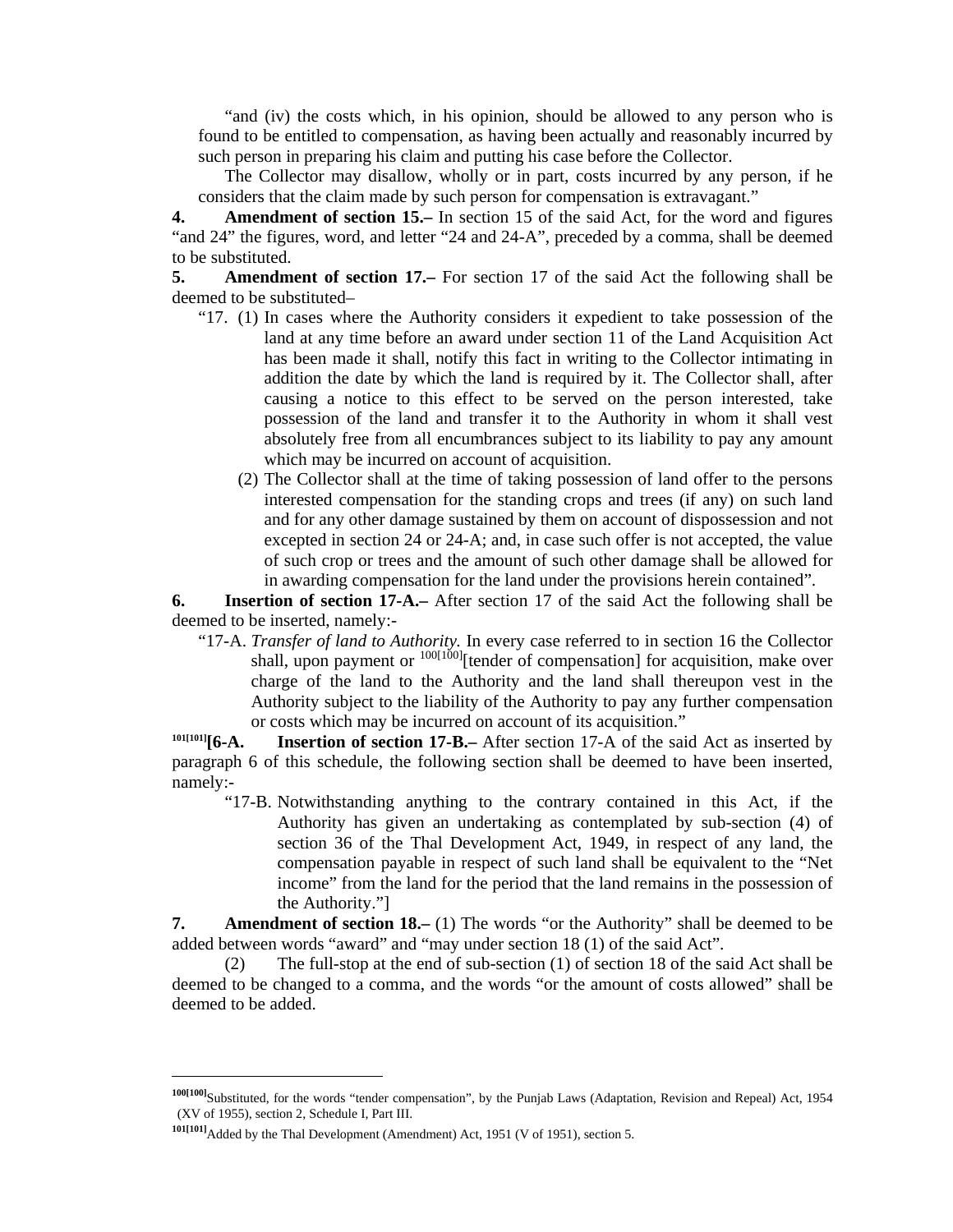**8. Amendment, of section 19.–** After the words "amount of compensation", in clause (c) of section 19 of the said Act, the words "and of costs (if any)" shall be deemed to be inserted.

**9. Amendment, of section 20.–** (1) After the words "amount of the compensation" in clause (c) of section 20 of the said Act, the words "or costs" shall be deemed to be inserted.

 (2) Between the words "Collector" and the full-stop at the end of section 20 of the said Act, the words "and the Authority" shall be deemed to be added.

 (3) The following shall be deemed to be added as clauses (2) and (3) to section 20 of the said Act:-

- " $(2)$  The Authority or any person to whom a notice is issued under clause (b) or  $(c)$  of this section may support the award and may also take any cross objections which could have been taken by making an application for reference, provided such objection is filed within one month from the date of service of the notice under this section or within such further time as the Tribunal may see fit to allow.
- (3) The provisions of the Code of Civil Procedure, 1908**102[102]**, relating to cross objections filed under that Code shall, so far as may be, apply to the cross objections filed under this Act."

**10. Amendment of section 23.–** (1) In clause first and clause sixthly of sub-section (1) of section 23 of the said Act, for the words "at the date of publication of the notification under section 4, sub-section (1)" and the words "the time of the publication of the declaration under section 6" shall be deemed to be substituted by the words "on 16th June 1949".

 (2) The following shall be deemed to have been added under sub-section (1) of section 23 of the said Act:-

"Seventhly, any payment made under the Punjab Thal (Increase in Value) Act,

1940, as amended by West Punjab Thal (Increase in Value) (Amendment) Act, 1949".

 $103[103]$ [(3) For sub-section (2) of section 23 of the said Act the following shall be deemed to have been substituted, namely:-

 "(2) For the purpose of clause "first" of sub-section (1), the market value of the land shall be deemed to be 20 times the annual net income from such land subject to the following provisos:-

 *Proviso* 1– If any person interested exercises the option to claim compensation as provided in sub-section (2) of section 9 of this Act as amended by the Thal Development Act, 1949, the market value so far as his interest in the land is concerned, shall be assessed accordingly.

 *Proviso* 2– In respect of the land which is situated within the limits of a Municipal Committee, Small town committee, Notified Area Committee, or recorded village abadi of a revenue estate, or which is attached to a house, manufactory or other building and is reasonably required for the enjoyment and use of such house, manufactory or building, the market value shall be the market value according to the use to which the land was put at the time of the publication of the first notice under section 22 of the Thal Development Act, 1949, or the issue of the notification under section 36 of that Act, whichever is earlier."]

**11. Amendment of section 24.–** For clause Seventhly of section 24 of the said Act, the following shall be deemed to be substituted, namely–

 "Seventhly, any outlay on additions or improvements to land acquired, which was incurred after the date with reference to which the market value is to be determined, unless it is proved that these were necessary to keep the land in a fit state to command the profits

**<sup>102[102]</sup>**V of 1908.

**<sup>103[103]</sup>**Substituted by the Thal Development (Amendment) Act, 1951 (V of 1951), section 6.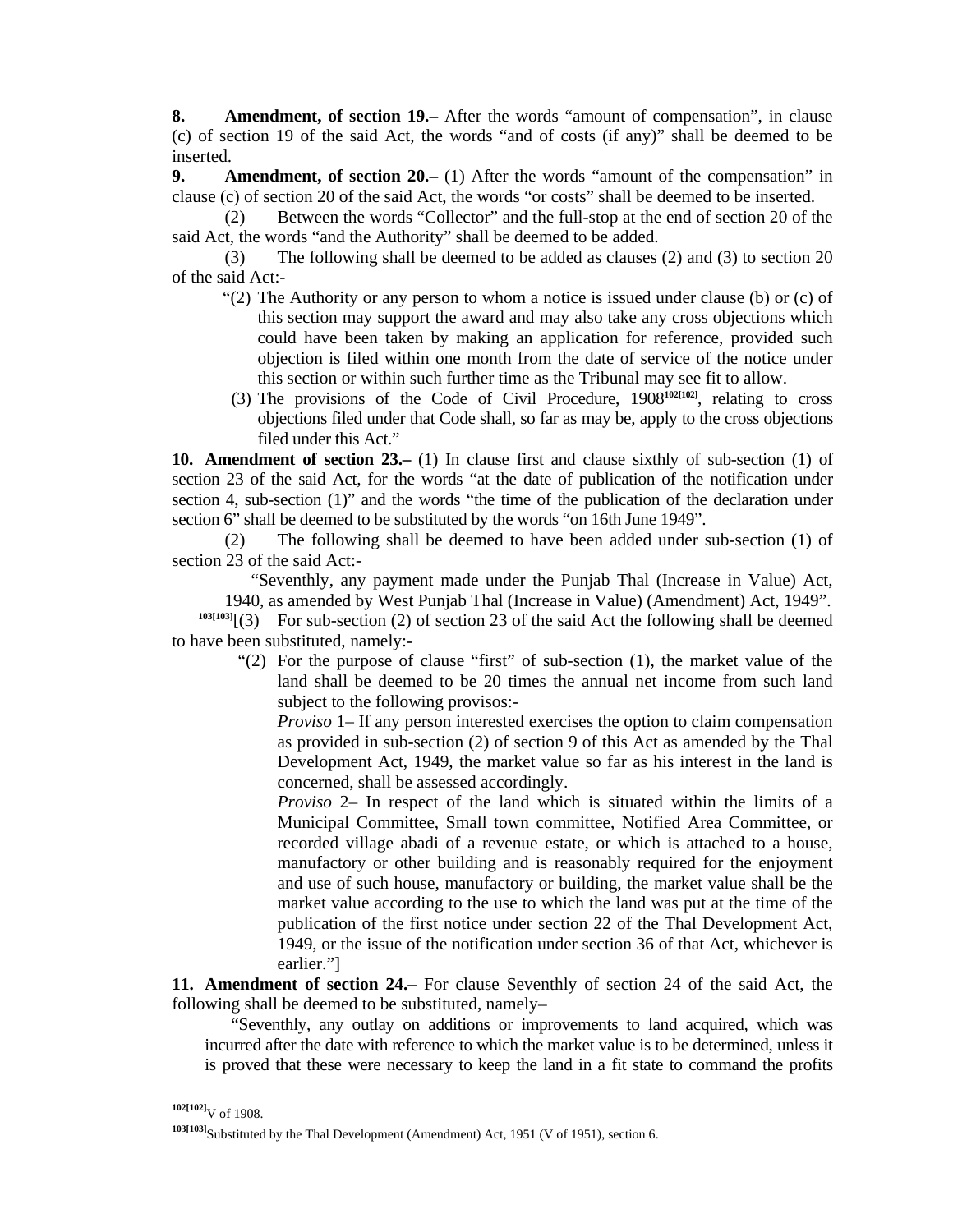accruing on the said date and were made in good faith and not in contemplation of proceedings for compulsory acquisition".

**12. New section 24-A.–** After section 24 of the said Act the following shall be deemed to be inserted, namely–

- "24-A. *Further provision for determining compensation.* In determining the amount of compensation to be awarded for any land acquired for the Authority under the Thal Development Act, 1949, the Court shall also have regard to the following provisions, namely–
	- (1) when any interest in any land acquired under this Act has been acquired after the date with reference to which the market value is to be determined, no separate estimate of the value of such interest shall be made so as to increase the amount of compensation to be paid for such land;
	- (2) if, in the opinion of the Court, any building is in a defective state, from a sanitary point of view, or is not in a reasonably good state of repair, the amount of compensation for such building shall not exceed the sum which the Court considers the building would be worth if it were put into a sanitary condition or into a reasonable good state of repair, as the case may be, less the estimated cost of putting it into such condition or state;
	- (3) if, in the opinion of the Court any building which is used or is intended or is likely to be used for human habitation, is not reasonably capable of being made fit for human habitation, the amount of compensation for such building shall not exceed the value of the materials of the building, less the cost of demolishing the building."

**13. Amendment of section 25.–** (1) In sub-section (1) of section 25 the words "or be less than the amount awarded by the Collector under section 11" shall be deemed to be deleted.

 (2) The following **104[104]**[shall be deemed to] be added as sub-section (4) of section 25.

 "(4) The Court shall be competent to award an amount less than that awarded by the Collector, if, after consideration of any reference or cross objection, it is of the opinion that the amount awarded by the Collector is excessive".

**14. Amendment of section 31.–** (1) After the words "compensation", in sub-section (1) of section 31 of the said Act, and after the words "the amount of compensation" in sub-section (2) of that section the words "and costs (if any)" shall be deemed to be inserted.

**15. New action 48-A.–** After section 48 of the said Act, the following shall be deemed to be inserted, namely--

 "48-A. *Compensation to be awarded when <sup>105</sup>[105][award not made] within three years.* (1) If within a period of three years from the date of the publication of the notification under section 26 of the Thal Development Act, 1949, in respect of any land, the Collector has not made an award under section 11 with respect to such land, the owner of the land shall, unless he has been to a material extent responsible for the delay, be entitled to receive compensation for the damage suffered by him in consequence of the delay.

 (2) The provisions of Part III of the said Act, shall apply, so far as may be, to the determination of the compensation payable under this section."

**16. Amendment of section 49.–** After sub-section (1) of section 49 of the said Act, the following shall be deemed to be inserted, namely–

**<sup>104[104]</sup>**Substituted, for the word "may", by the Punjab Laws (Adaptation, Revision and Repeal) Act, 1954 (XV of 1955), section 2, Schedule I, Part III.

**<sup>105[105]</sup>**Substituted, by the Punjab Laws (Adaptation, Revision and Repeal) Act, 1954 (XV of 1955), for the words "land not acquired".